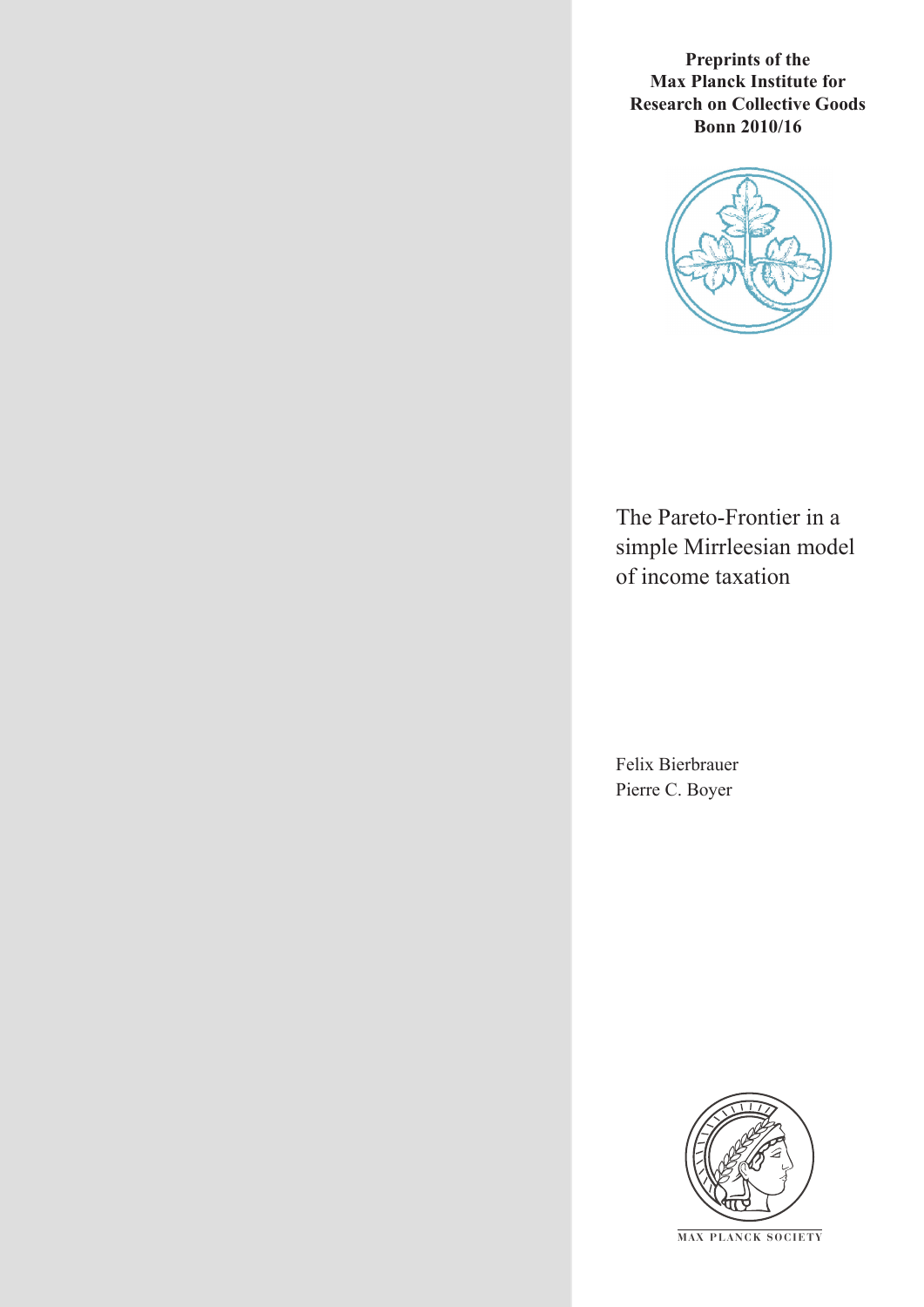

# **The Pareto-Frontier in a simple Mirrleesian model of income taxation**

Felix Bierbrauer / Pierre C. Boyer

May 2010

Max Planck Institute for Research on Collective Goods, Kurt-Schumacher-Str. 10, D-53113 Bonn http://www.coll.mpg.de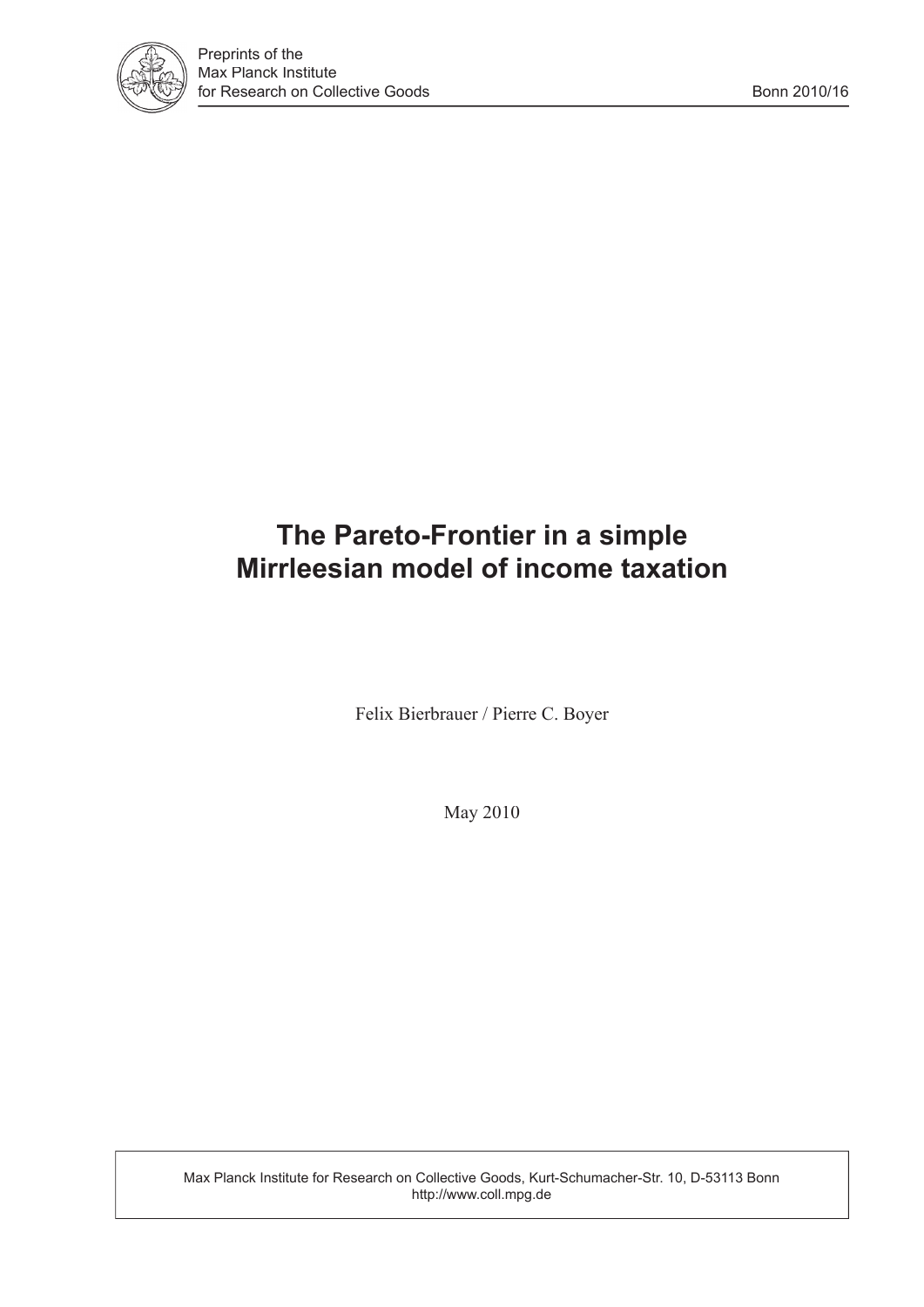# The Pareto-Frontier in a simple Mirrleesian model of income taxation<sup>∗</sup>

Felix J. Bierbrauer†and Pierre C. Boyer‡

May 5, 2010

#### Abstract

We characterize the Pareto-frontier in a simple Mirrleesian model of income taxation. We show how the second-best frontier which incorporates incentive constraints due to private information on productive abilities relates to the first-best frontier which takes only resource constraints into account. In particular, we argue that the second-best frontier can be interpreted as a Laffer-curve. We also use this second-best frontier for a comparative statics analysis of how optimal income tax rates vary with the degree of inequity aversion, and for a characterization of optimal public-good provision. We show that a more inequity averse policy maker chooses tax schedules that are more redistributive and involve higher marginal tax rates, but chooses a lower public-goods provision level.

Keywords: Optimal Income Taxation, Laffer-Curve, Public-Good Provision.

JEL: H21, H41, D82.

<sup>∗</sup>We benefited from conversations with Georges Casamatta, Martin Hellwig, and Georg von Heusinger. The second author thanks the European Science Foundation's research programme on Public Goods, Public Projects, Externalities, and the Max Planck Institute for Research on Collective Goods for financial support.

<sup>†</sup>Max Planck Institute for Research on Collective Goods. E-mail: bierbrauer@coll.mpg.de

<sup>‡</sup>Toulouse School of Economics (GREMAQ) and EHESS. E-mail: Pierre.Boyer@TSE-fr.eu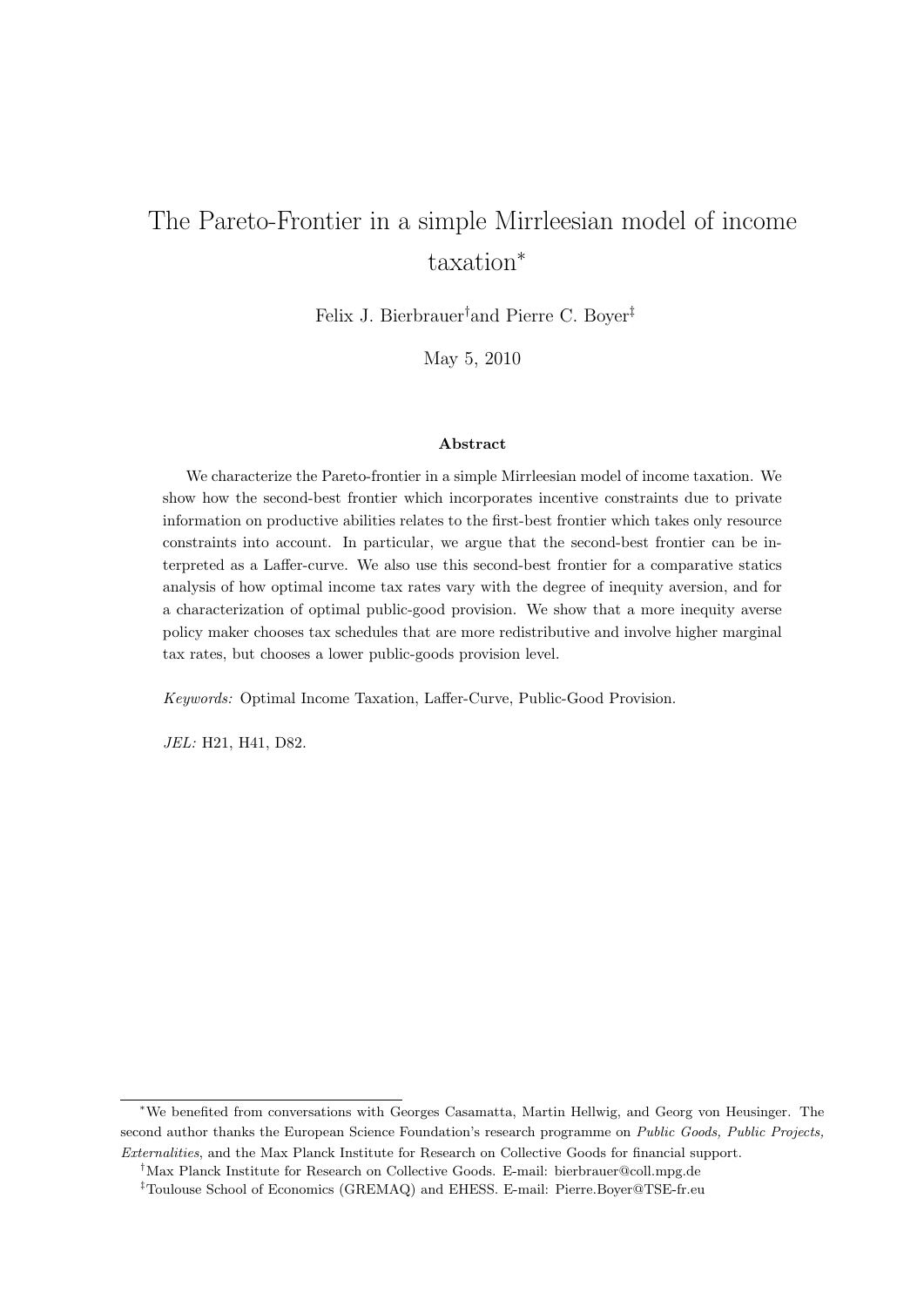## 1 Introduction

In this note we characterize the set of Pareto-efficient allocations in a simple version of the Mirrlees (1971) model of optimal nonlinear income taxation. We consider an economy where there are two types of individuals who differ in their productive abilities. Individuals have a linear effort cost, so that an individual's marginal cost of contributing to the economy's output is low if the individual is high-skilled and high if the individual is low-skilled.<sup>1</sup> We obtain the following results.

First, we show how the second-best Pareto-frontier compares to the first-best Pareto-frontier in a model in which information about productive abilities is publicly observed. The first-best frontier is linear and there is neither a maximal, nor a minimal utility level for high-skilled or low-skilled individuals. With the second-best Pareto-frontier, by contrast, such maxima and minima exist. Moreover, we show that each point on the second-best Pareto-frontier is associated with a marginal income tax rate for low-skilled individuals, and a marginal income tax rate for high-skilled individuals. Both marginal tax rates are shown to be non-decreasing functions of the utility of the low-skilled individuals.

The fact that there is a minimal of utility for the high-skilled individuals implies that the second-best frontier is similar to a Laffer-curve: if the high-skilled individuals' utility level fell below the minimal level, then an increase of their utility level would also make the lowskilled individuals better off. Moreover, the minimal utility level of the high-skilled is associated with maximal marginal income tax rates. Having a minimal utility level for the high-skilled individuals is hence akin to the possibility, known from models of linear income taxation (see, e.g., Sheshinski (1972), or Hellwig (1986)), that if the income tax rate is very high, then a decrease of the income tax rate will lead to an increase of tax revenue.

Second, we use the Pareto-frontier to characterize an optimal income tax. The frontier makes it possible to characterize an optimal income tax in a straightforward way: given a social welfare function, just choose an optimal point on the frontier. This is a optimization problem whose solution can be characterized by a first-order condition, which is shown to be both necessary and sufficient for welfare-maximization.<sup>2</sup> Moreover, we conduct a comparative statics analysis: an increase in inequity aversion – more formally, an increase of the weight on the low-skilled individuals' utility in the social welfare function – is shown to be associated with an increase of the marginal tax rate of the high-skilled individuals, and with an increase of the marginal tax rate of the low-skilled individuals.<sup>3</sup>

Third, we use the Pareto-frontier to characterize the optimal level of public-good provision. As an extension, we assume that individuals derive utility from the provision of a public good and solve for an optimal scheme of income taxation and public-good provision. Once more, the Pareto-frontier enables us to characterize the optimal policy via the first order conditions of an unconstrained optimization problem. Again, we show that these first-order conditions are not

<sup>&</sup>lt;sup>1</sup>For an analysis of optimal utilitarian income taxation with linear effort costs, see Weymark (1986, 1987).

<sup>&</sup>lt;sup>2</sup>The literature on optimal income taxation mostly focusses on necessary conditions. Our simple setup enables us to show sufficiency also.

<sup>3</sup>For a model of linear income taxation, a similar comparative statics analysis can be found in Hellwig (1986).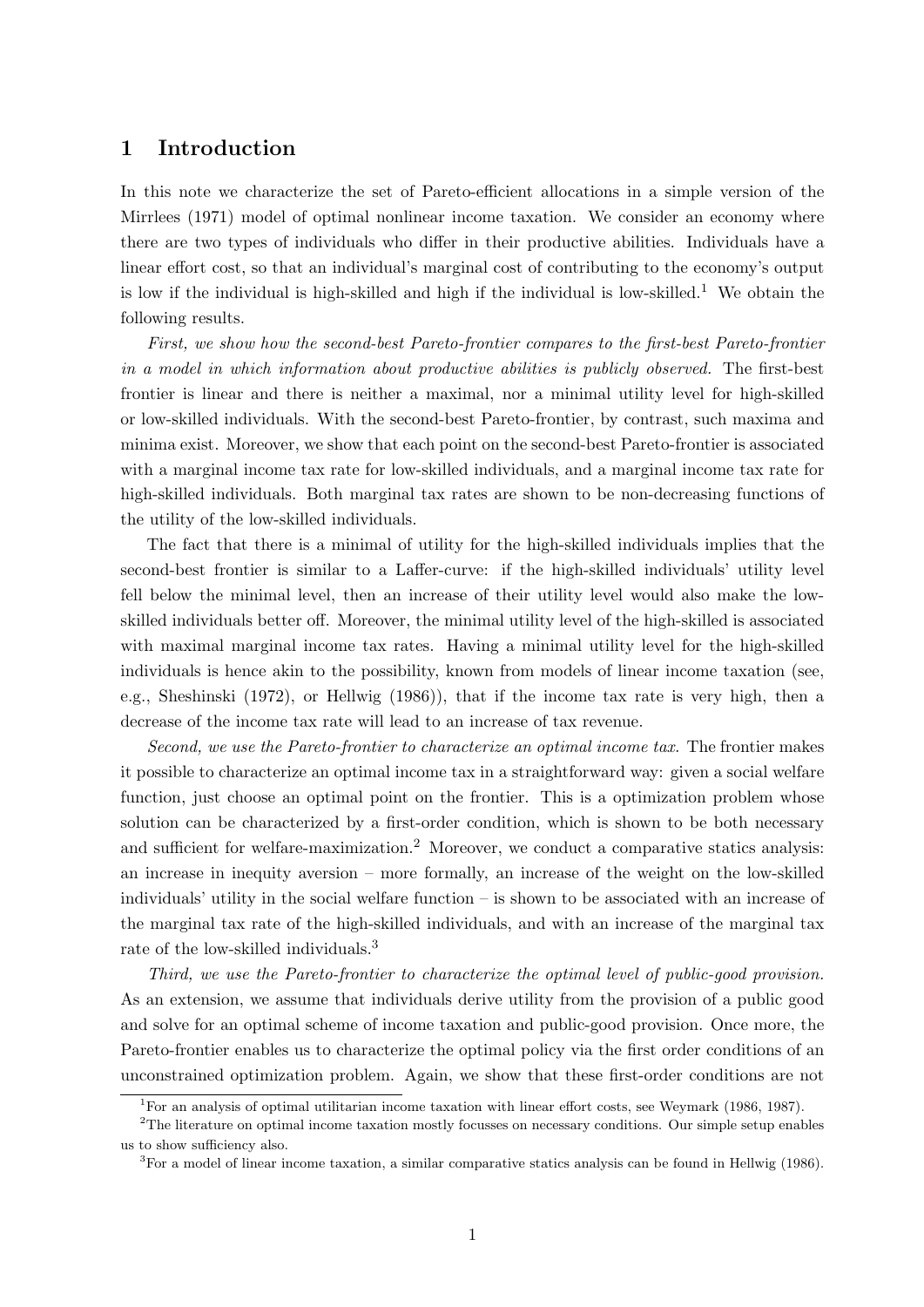only necessary but also sufficient.<sup>4</sup> Again, we undertake a comparative statics exercise and find that an increase in inequity aversion is, ceteris paribus, associated with a lower public-goods provision level.

Thus, a main finding of this paper is that an increase in inequity aversion has different implications for redistributive income taxation and public-goods provision. It implies that there are more direct income transfers from high-skilled to low-skilled individuals and also higher marginal tax rates. However, it also implies that there is less public-goods provision. The reason for this last observation is that low-skilled individuals suffer more from the higher taxes that are needed in order to finance increased public-goods provision. A more inequity-averse policy maker attaches more weight to this and, therefore opts for a smaller public-goods provision level.

This paper contributes to the literature in the following way: it complements the work by Weymark (1986, 1987) who provides a comparative statics analysis of optimal income taxes, under the maintained assumption that the policy maker's objective is to redistribute resources from high-skilled to low-skilled individuals. Our work does not rely on such an assumption, but characterizes the whole set of Pareto-efficient allocations. Our comparative static results therefore apply to all efficient income tax schedules, and not just to the subset that is relevant if the policy is chosen by an inequity-averse policy maker.<sup>5</sup>

This present paper's characterization of the Pareto-frontier will prove useful for applications. Having a one-to-one mapping between Pareto-efficient income tax schedules and points on the Pareto-frontier makes it possible to circumvent the solution of constraint optimization problems with incentive and resource constraints. This property has been useful for the characterization of optimal tax and expenditure policies in Bierbrauer (2010). Moreover, a complete characterization of the Pareto-frontier is necessary for any political economy treatment of nonlinear income taxation. If the policy maker's objective function is an endogenous object due to political competition, then one cannot a priori limit attention to tax schedules that would be chosen by an inequity-averse policy maker.

The remainder is organized as follows. Section 2 specifies the environment. The Pareto-frontier is derived in Section 3. Section 4 contains the characterization of an optimal income tax system, and Section 5 extends the model so as to include an optimal decision on public-good provision. The last section concludes. All proofs are relegated to an Appendix.

## 2 The Environment

An individual *i* has utility function  $U_i = u(c_i) - l_i$ , where  $c_i$  is consumption of private good and  $l_i$  denotes hours worked by individual i. The function  $u(.)$  satisfies  $u'(.) > 0, u''(.) < 0,$ and  $\lim_{c\to 0}u'(c)=\infty$ , and  $\lim_{c\to\infty}u'(c)=0$ . Individuals differ in their productive abilities.

<sup>4</sup>Necessary conditions have previously been derived, for instance, by Boadway and Keen (1993), Sandmo (1998), or Gahvari (2006).

<sup>&</sup>lt;sup>5</sup>The work by Stiglitz (1982, 1987) contains some results about Pareto-efficient income tax schedules. This work, however, neither contains a complete characterization of the Pareto-frontier, nor comparative statics results.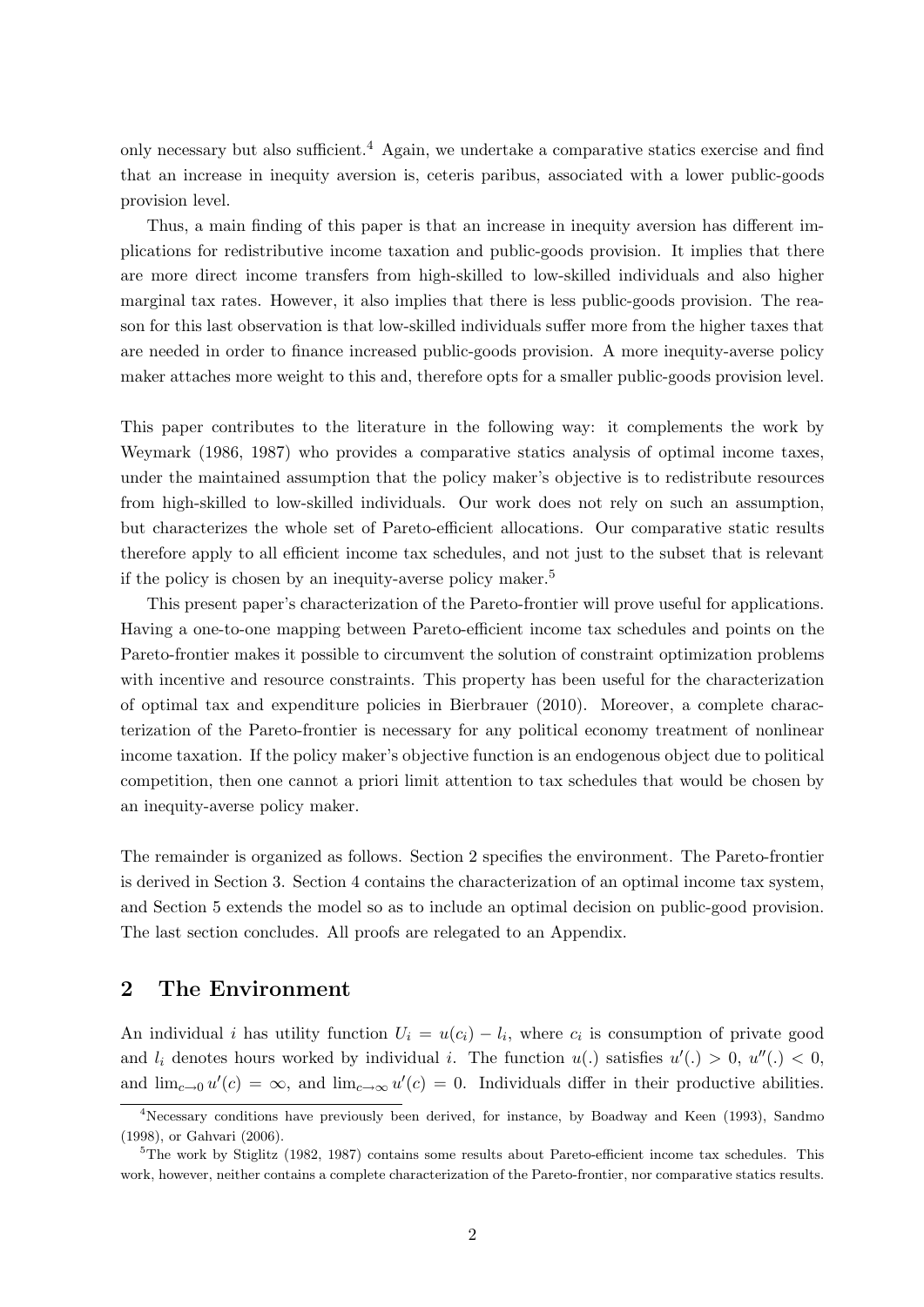Each individual has a skill parameter  $w_i$ , where  $w_i \in \{w_L, w_H\}$  with  $0 < w_L < w_H$ . There is a continuum of individuals of mass 1. The population share of individuals with a high skill level is commonly known and denoted by  $f_H$ . Let  $f_L = 1 - f_H$ . We assume in the following that  $1 \geq f_H \frac{w_H}{w_L}$  $\frac{w_H}{w_L}$ .<sup>6</sup>

Output can produced according to two constant returns to scale technologies. If an individual with productivity  $w_t, t \in \{L, H\}$ , works for one hour, this yields  $w_t$  units of output. We denote the output that is provided by individual i in the following by  $y_i$ , where  $y_i = w_i l_i$ . We can hence write an individual's utility function also as  $U_i = u(c_i) - \frac{y_i}{w_i}$  $\frac{y_i}{w_i}$ . Individuals have private information on their skills and also on the hours that they work. It is, however, observable how much output an individual provides,  $y_i$ , and how much the individual consumes,  $c_i$ . An allocation consists of a consumption-output combination for productive individuals,  $(c_H, y_H)$ , and a consumption-output combination for less productive individuals,  $(c<sub>L</sub>, y<sub>L</sub>)$ .

Our analysis does not incorporate upper and lower bounds on the hours that individuals can work, and the output they can produce. Obviously, we cannot justify this assumption as being realistic. Our reason for imposing it is that it makes the differences between a first-best and a second-best analysis very transparent. As will become clear, the presence of incentive constraints endogenously generates upper and lower bounds on the productive effort of individuals, even if there is no physical constraint at all.

We use a mechanism design approach to study the Mirrleesian income tax problem; that is, instead of assuming that individuals are confronted with an income tax schedule  $T$  that relates their pre-tax-income, y, to their after-tax income, c, and then choose y and c in a utilitymaximizing way, we focus immediately on the set of allocations  $(c_L, y_L, c_H, y_H)$  that permit a decentralization via some income tax schedule. As is well-known,<sup>7</sup> an allocation can be reached via an income tax schedule if and only if it is feasible and incentive compatible. Feasibility requires that

$$
f_H y_H + f_L y_L = r + f_H c_H + f_L c_L , \qquad (1)
$$

where  $r$  is an exogenous revenue requirement. Incentive compatibility holds provided that

$$
u(c_H) - \frac{y_H}{w_H} \ge u(c_L) - \frac{y_L}{w_H} \,,\tag{2}
$$

and

$$
u(c_L) - \frac{y_L}{w_L} \ge u(c_H) - \frac{y_H}{w_L} \tag{3}
$$

An allocation is said to be *admissible* if it is feasible and incentive compatible.

### 3 The Pareto-Frontier

An allocation  $(c_L, y_L, c_H, y_H)$  is said to be Pareto-efficient if it is admissible and there is no admissible allocation  $(\tilde{c}_L, \tilde{y}_L, \tilde{c}_H, \tilde{y}_H)$  such that  $u(\tilde{c}_H) - \frac{\tilde{y}_H}{w_H}$  $\frac{\tilde{y}_H}{w_H} \geq u(c_H) - \frac{y_H}{w_H}$  $\frac{y_H}{w_H}$  and  $u(\tilde{c}_H) - \frac{\tilde{y}_H}{w_H}$  $\frac{y_H}{w_H} \geq$  $u(c_L) - \frac{y_L}{w_L}$  $\frac{y_L}{w_L}$ , with at least one of these inequalities being strict.

 $6$ This assumptions simplifies the exposition. For the optimization problems studied in the Appendix, it implies that non-negativity constraints on individual consumption levels may be safely ignored.

 ${}^{7}$ See, e.g., Guesnerie (1995) for a proof.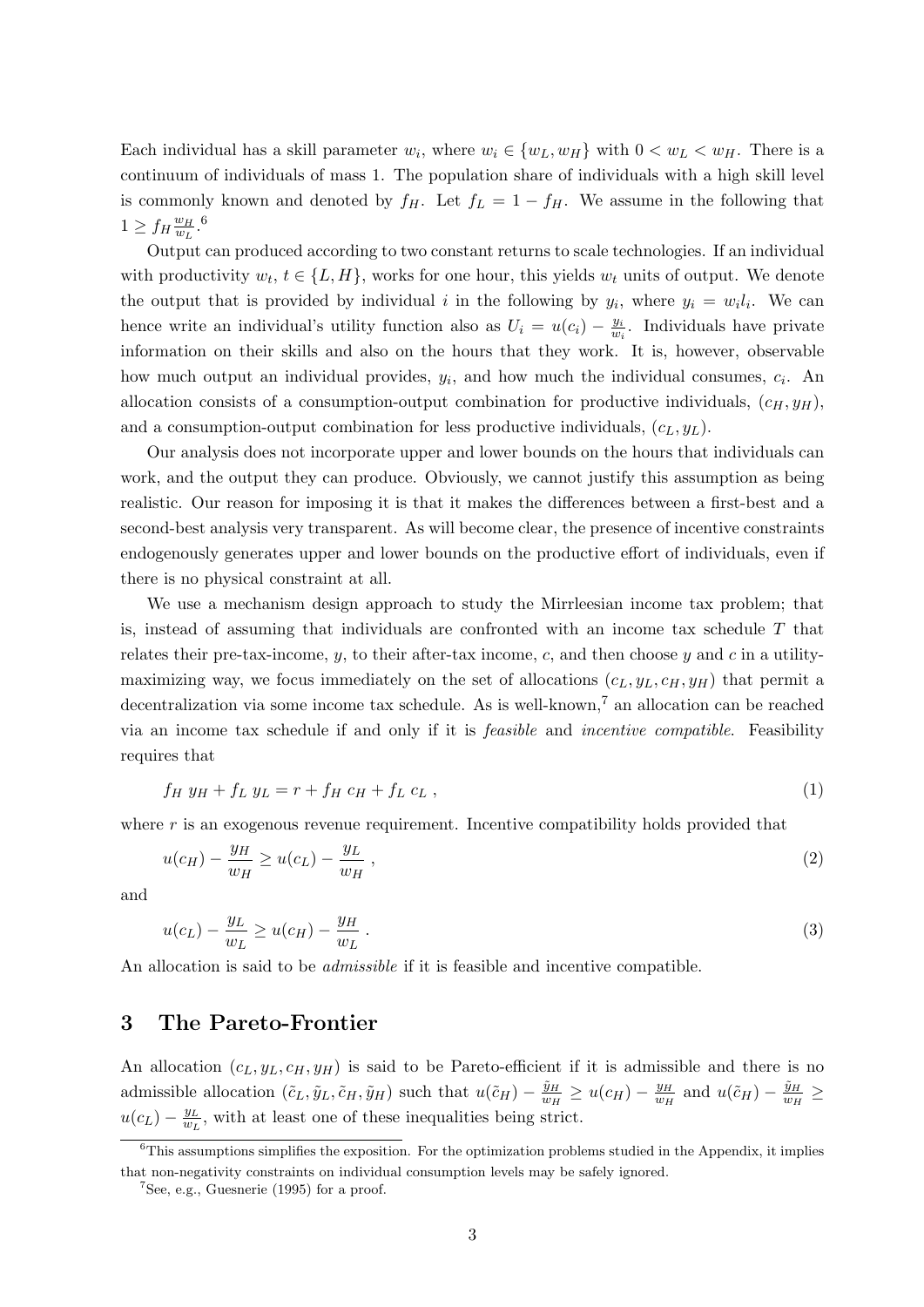To characterize the set of Pareto-efficient allocations, we study a family of optimization problems, which depend on two parameters, namely the revenue requirement  $r$ , and a given utility level for the low-skilled individuals,

$$
u(c_L) - \frac{y_L}{w_L} = v_L \tag{4}
$$

Given r and  $v_L$ , we denote the set of admissible allocations satisfying (4) by  $\mathcal{A}(v_L, r)$ . We can now define the value function  $V_H : (v_L, r) \mapsto V_H(v_L, r)$  of the following optimization problem:

$$
V_H(v_L, r) := \max \ u(c_H) - \frac{y_H}{w_H} \quad \text{s.t.} \quad (c_L, y_L, c_H, y_H) \in \mathcal{A}(v_L, r) \,. \tag{5}
$$

For given r, we identify the second best Pareto-frontier with the range of  $V_H$  so that  $V_{H1} < 0$ , where  $V_{Hj}$  denotes the derivative of the function  $V_H$  with respect to its  $j^{th}$  argument.

#### **Proposition 1** For given r, the function  $V_H$  has the following properties:

- I. There exist numbers  $v_L(r)$  and  $\overline{v}_L(r)$  so that  $V_{H_1} < 0$  if and only if  $v_L \in [\underline{v}_L(r), \overline{v}_L(r)]$ .
- II. There exist numbers  $v_L^1(r)$ , and  $v_L^2(r)$  with  $v_L(r) < v_L^1(r) < v_L^2(r) < \overline{v}_L(r)$ , so that:
	- (a) For  $v_L \in [\underline{v}_L(r), v_L^1(r)]$ , the low-skilled individuals' incentive constraint (3) is binding,  $V_{H11} < 0$ ,  $\lim_{v_L \to v_L(r)} |V_{H1}| = 0$  and  $\lim_{v_L \to v_L^1(r)} |V_{H1}| = \frac{f_L w_L}{f_H w_H}$  $\frac{f_L w_L}{f_H w_H}$ .
	- (b) For  $v_L \in [v_L^1(r), v_L^2(r)]$ , no incentive constraint is binding. Moreover,  $V_{H11} = 0$ , and  $|V_{H1}| = \frac{f_L w_L}{f_H w_H}$  $\frac{f_L w_L}{f_H w_H}$  .
	- (c) For  $v_L \in ]v_L^2(r), \overline{v}_L(r)]$ , the high-skilled individuals' incentive constraint (2) is binding,  $V_{H11} < 0, \lim_{v_L \to v_L^2(r)} |V_{H1}| = \frac{f_L w_L}{f_H w_H}$  $\frac{J_L w_L}{f_H w_H}$ , and  $\lim_{v_L \to \overline{v}_L(r)} |V_{H1}| = \infty$ .

The Proposition shows that along the second-best Pareto-frontier there are maximal utility levels for low-skilled and for high-skilled individuals. For  $v_L < v_L(r)$ , or  $v_L > v_L(r)$ , the function  $V_H$  is increasing in  $v_L$ , which is incompatible with Pareto-optimality. Part II shows that the Paretofrontier can be divided into three segments: for low values of  $v<sub>L</sub>$ , the low-skilled individuals' incentive constraint is binding, and for high values of  $v<sub>L</sub>$ , the high-skilled individuals' incentive constraint is binding. Moreover, there is a range of intermediate values of  $v<sub>L</sub>$  so that neither the low-skilled individuals' nor the high-skilled individuals' incentive constraint is binding. Hence, in this range the second-best Pareto-frontier coincides with the first-best Pareto-frontier, which does not take the requirement of incentive compatibility into account. The question which of the incentive constraints is binding is decisive for the curvature of the Pareto-frontier. It is strictly concave only if one of the incentive constraints is binding and linear otherwise. Moreover, the function  $V_H$  is shown to satisfy the Inada-conditions

$$
\lim_{v_L \to v_L(r)} |V_{H1}| = 0 \quad \text{and} \quad \lim_{v_L \to \overline{v}_L(r)} |V_{H1}| = \infty \,. \tag{6}
$$

We now turn to the marginal income tax rates that are associated with any given point on the Pareto-frontier. To any point on the frontier corresponds the allocation

$$
a(v_L, r) = (c_L(v_L, r), y_L(v_L, r), c_H(v_L, r), y_H(v_L, r)),
$$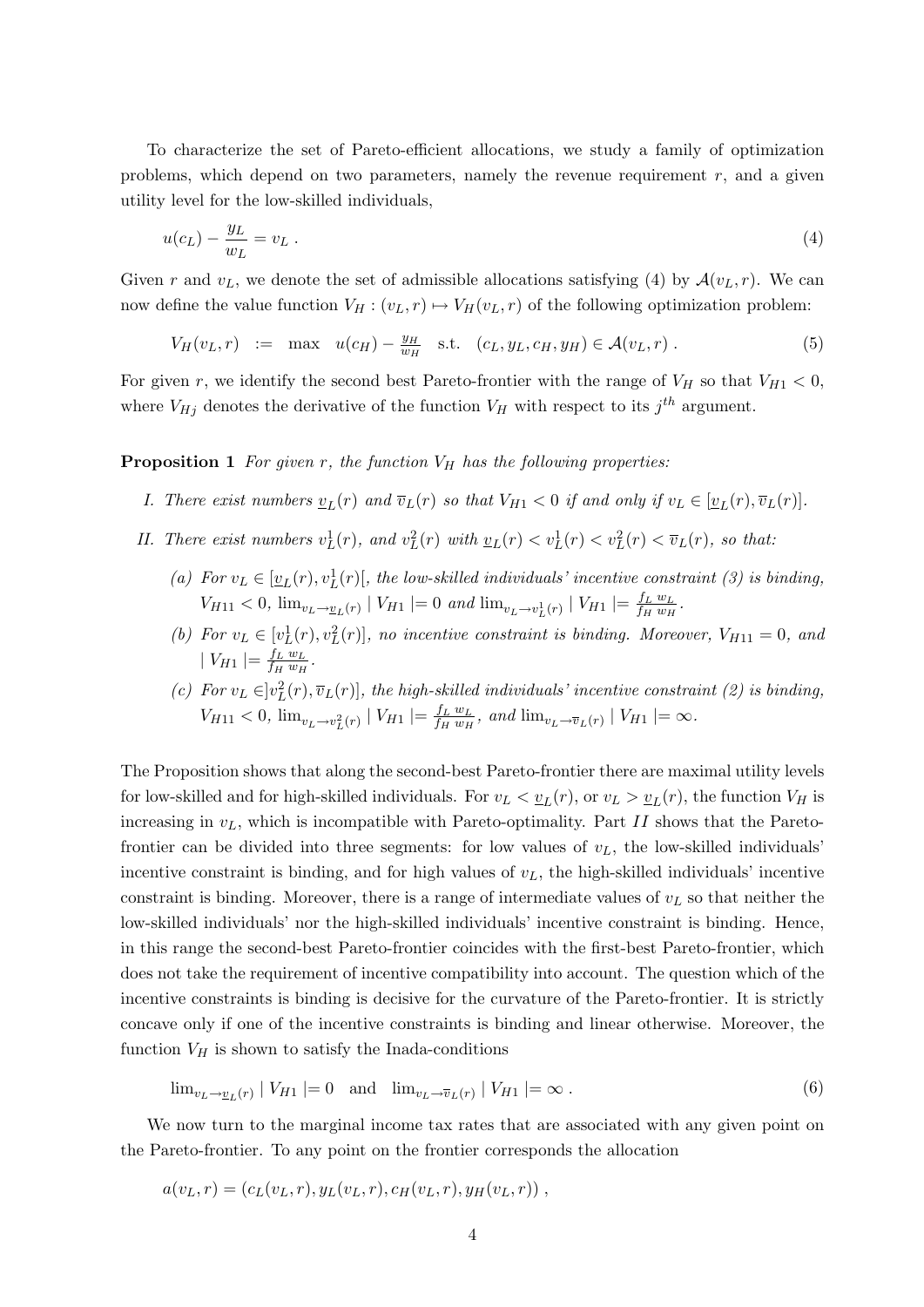

Figure 1: Pareto-Frontiers.

which solves Problem  $(5)$ . Following the literature, we interpret the difference between an individual's marginal rate of transformation between output  $y$  and consumption  $c$ , which equals 1 for each individual, and the individual's marginal rate of substitution,  $\frac{1}{wu'(c)}$ , as the marginal income tax rate that the individual faces.<sup>8</sup> With reference to the allocation  $a(v<sub>L</sub>, r)$ , we therefore define the marginal tax rates for high-skilled and low-skilled individuals, respectively, as follows:

$$
\tau_H(v_L, r) := 1 - \frac{1}{w_H u'(c_H(v_L, r))}
$$
 and  $\tau_L(v_L, r) := 1 - \frac{1}{w_L u'(c_L(v_L, r))}$ .

**Proposition 2** Both marginal tax rates are non-decreasing functions of  $v_L$ . We also have that  $\tau_H(v_L, r) \leq 0$  and that  $\tau_L(v_L, r) \geq 0$ , for all  $v_L$  and r. More specifically,

- (a) For  $v_L \in [\underline{v}_L(r), v_L^1(r)$ ,  $\tau_H < 0$ ,  $\tau_{H1} > 0$ , and  $\tau_L = 0$ .
- (b) For  $v_L \in [v_L^1(r), v_L^2(r)], \tau_H = 0, \text{ and } \tau_L = 0.$
- (c) For  $v_L \in ]v_L^2(r), \overline{v}_L(r)], \tau_H = 0, \tau_L > 0, \text{ and } \tau_{L1} > 0.$

According to Proposition 2, both the sign and the comparative statics properties of the marginal income tax rates depend on which incentive constraint is binding. If the low-skilled are very badly off, their incentive constraint is binding, which implies an upward distortion of labor supply for the high-skilled,  $\tau_H < 0$ , and no distortionary taxation of low-skilled labour,  $\tau_L = 0$ . Moreover, as the low-skilled are made better off, the upward distortion of high-skilled labour supply becomes smaller and smaller, so that  $\tau_{H1} > 0$ . In the range where no incentive constraint binds, there are no distortions at all, i.e., both marginal tax rates are equal to 0. Finally, if

<sup>8</sup>This interpretation is based on the first-order condition of the utility maximization problem that individuals face when confronted with an income tax schedule T: choose c and y in order to maximize  $u(c) - \frac{y}{w}$  subject to the constraint  $c = y - T(y)$ . The first order condition is  $T'(y) = 1 - \frac{1}{wu'(c)}$ .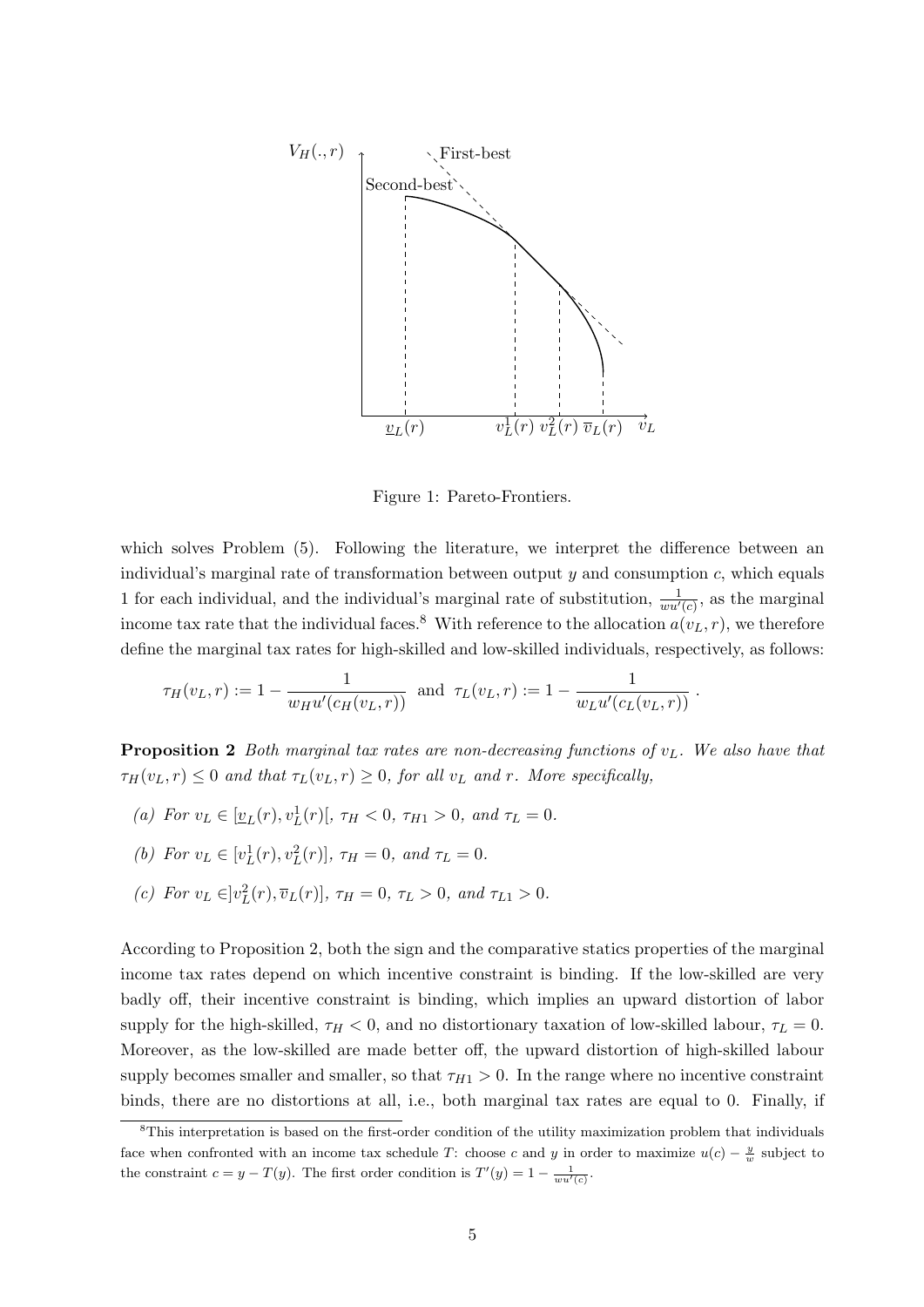the low-skilled individual's utility level is very high, and hence the high-skilled individual's utility level very low, the high-skilled individuals' incentive constraint is binding. This yields a downward distortion of the supply of low-skilled labor,  $\tau_L > 0$ , and no distortion of high-skilled labor supply,  $\tau_H = 0$ . Moreover, the downward distortion gets more severe as we make the low-skilled individuals even better off,  $\tau_{L1} > 0$ .

The second-best Pareto-frontier is akin to a Laffer-curve in that it indicates what marginal tax rates are compatible with efficiency. The typical Laffer-consideration identifies efficiency with an ability to generate tax revenues, so that a tax system is inefficient if higher revenues can be generated with lower tax rates. We, by contrast, work with a notion of Pareto-efficiency under conditions of asymmetric information. The conclusions that emerge are, however, similar: The increased demand for tax revenues in the conventional Laffer-analysis, corresponds in our model to an increased concern for the low-skilled individuals' well being. This goes hand in hand with an increase of marginal tax rates. However, there is a pair of maximal tax rates so that a further increase would fail to channel more resources to the low-skilled.

To complete our characterization of the Pareto-frontier, the following proposition documents the consequences of a change in the exogenous revenue requirement  $r$ .

**Proposition 3** The maximal and minimal utility levels of the low-skilled individuals  $v_L$  and  $\overline{v}_L$ , and the maximal and minimal utility levels of the high-skilled individuals  $\underline{V}_H$  and  $\overline{V}_H$ , are strictly decreasing functions of r, where, for any r, we define  $\underline{V}_H(r) := V_H(\overline{v}_L(r), r)$  and  $\overline{V}_H(r) := V_H(\underline{v}_L(r), r).$ 

An increase in the revenue requirement  $r$  yields to a crowding out of utility-possibilities, i.e., if r goes up then the range of possible utility levels for the low-skilled individuals shifts to the left and the range of possible utility levels for the high-skilled individuals shifts downwards; see Figure 2.

## 4 Optimal Income Taxation

For a given revenue requirement  $r$ , we can use the Pareto-frontier in order to characterize a welfare-maximizing income tax system by the solution to following maximization problem,  $\max_{v_L} g_H V_H(v_L, r) + g_L v_L$ , where  $g_H$  and  $g_L = 1 - g_H$  are, respectively, the welfare weights on the utility levels of the high-skilled and the low-skilled individuals. We have shown that  $V_H$  is a strictly decreasing and globally concave function of  $v<sub>L</sub>$ , which satisfies the Inada-conditions. Consequently, the following first order condition is both necessary and sufficient for a welfaremaximizing choice of  $v_L$ ,

$$
V_{H1} = -\frac{g_L}{g_H} \tag{7}
$$

The solution to this optimization problem is illustrated in Figure 3 as a tangency condition. The downward sloping line which touches the Pareto-frontier at the point  $v_L^*$  is a social indifference curve with slope  $-\frac{g_L}{g_H}$  $\frac{g_L}{g_H}.$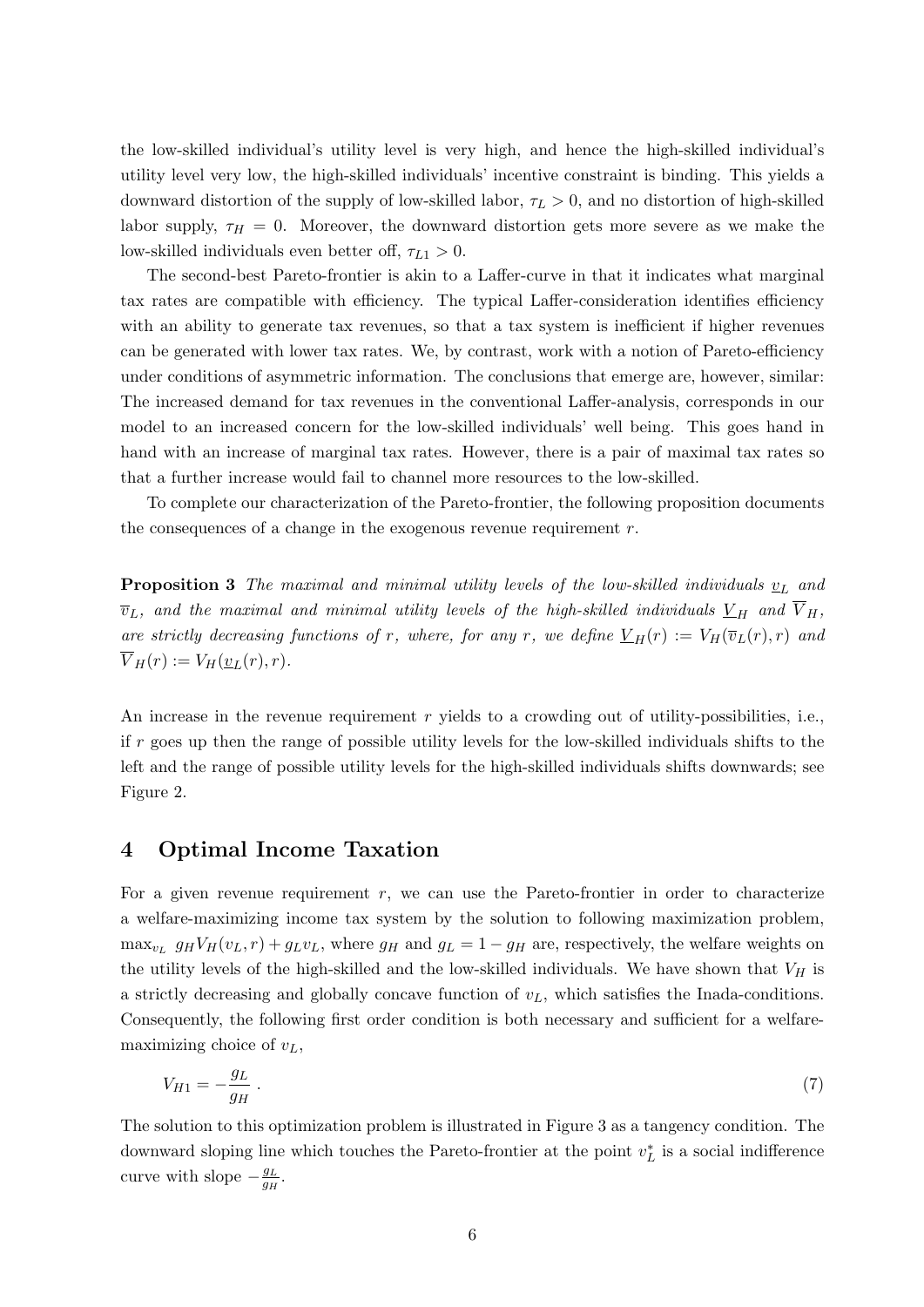

Figure 2: Second-Best Pareto-Frontiers with  $r < \tilde{r}$ .

Given this point on the frontier, we can use Proposition 2 to trace out the implications for marginal income tax rates. In particular, we can do a comparative statics analysis so as to check what an increased concern for the low-skilled – i.e., an increase of  $g<sub>L</sub>$ , so that the social indifference curves become steeper – implies for marginal income tax rates. If we increase  $g_L$ , then this leads to an increase of the welfare-maximizing utility level of the low-skilled individuals,  $v_L^*$ . By Proposition 2, the implications for marginal tax rates depend on which incentive constraints are binding.

As is well-known,<sup>9</sup> the optimal utilitarian allocation with  $g_L = f_L$  and  $g_H = f_H$  is such that the high-skilled individuals' incentive constraint is binding. If, starting from this point on the Pareto-frontier, we increase the utility of the low-skilled,  $v_L$ , the associated change in consumption levels and output requirements is such that the marginal tax rate of the highskilled individuals does not change, i.e., we still have "no distortion at the top". At the same time, the "downward distortion" of low-skilled labor supply becomes more severe; that is, the marginal income taxes for the low-skilled go up. If instead, we decrease the utility of the low-skilled, the effect on marginal tax rates depends on how much we reduce  $v_L$ . A small reduction will again leave the high-skilled individuals' marginal tax rate unchanged, but reduce the downward distortions for the low-skilled individuals. Eventually, the downward distortion completely disappears and we are in the region of the Pareto-frontier in which no incentive constraint binds. In this region, there are no distortions and small changes in  $v<sub>L</sub>$  have no impact on marginal tax rates. However, if we decrease  $v<sub>L</sub>$  substantially, we eventually reach the region of the Pareto-frontier so that the low-skilled individuals' incentive compatibility constraint is binding. This is associated with upward distortions in the supply of high-skilled labor (negative marginal tax rates) and no distortions in the supply of low-skilled labor (zero marginal tax

 $9$ See, for instance, Weymark (1987) for a proof.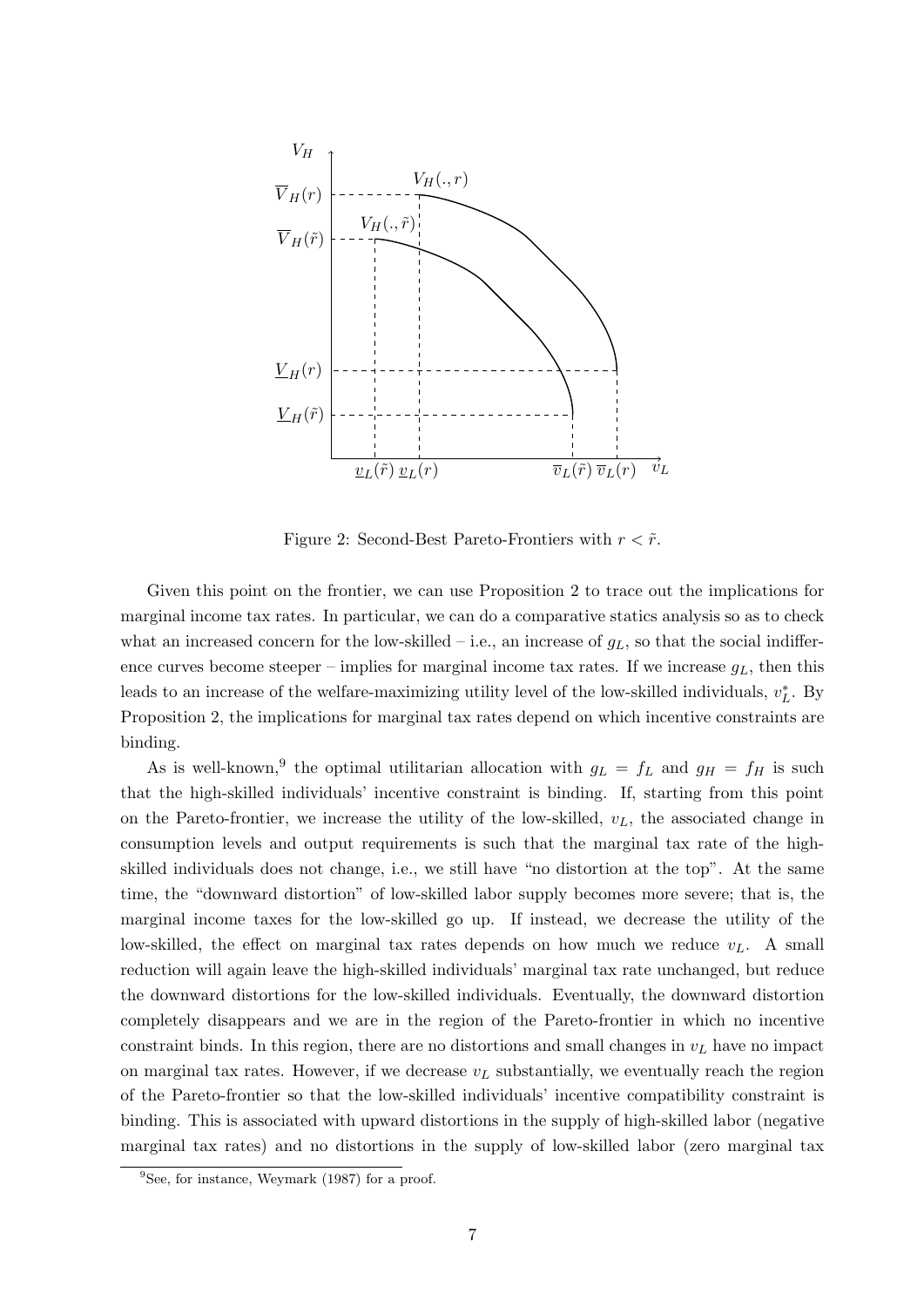rates). Moreover, the lower the utility level of the low-skilled, the more severe is the upward distortion for the high-skilled individuals.



Figure 3: Second-Best Pareto-Frontier and Social Indifference Curve.

# 5 Optimal Public-Good Provision

We now consider an extended version of our model, so as to endogenize the revenue requirement r. More specifically, we assume that there is a public good q which can be produced at a cost  $r(q)$ , where we assume that the cost function  $r(\cdot)$  satisfies  $r'(\cdot) > 0$ , and  $r''(\cdot) > 0$ . We assume that the preferences of type t-individuals,  $t \in \{L, H\}$ , are now given by  $\theta_t q + u(c) - \frac{y}{w}$  $\frac{y}{w_t}$ , where  $\theta_t$  is a parameter which equals the marginal utility from public-good provision for individuals of type  $t \in \{L, H\}$ . For this extended model, a welfare-maximizing policy solves the following problem

$$
\max_{v_L,q} g_H(\theta_H q + V_H(v_L, r(q))) + g_L(\theta_L q + v_L). \tag{8}
$$

**Proposition 4** A pair  $(v_L^*, q^*)$  solves the policy problem in (8) if and only if it satisfies condition (7) and

$$
g_H \theta_H + g_L \theta_L = -g_H V_{H2} r' \,. \tag{9}
$$

The optimality condition in (9) is a version of the Samuelson rule which characterizes the optimal public-good provision level by the requirement that the marginal welfare gain from increased public-good provision,  $g_H \theta_H + g_L \theta_L$ , must be equal to the welfare loss due to the resulting increase of the revenue requirement  $-g_H V_{H2} r'$ . According to Proposition 4, this condition, in conjunction with the optimality condition  $(7)$  for  $v<sub>L</sub>$ , is both necessary and sufficient for the characterization of a welfare-maximizing policy.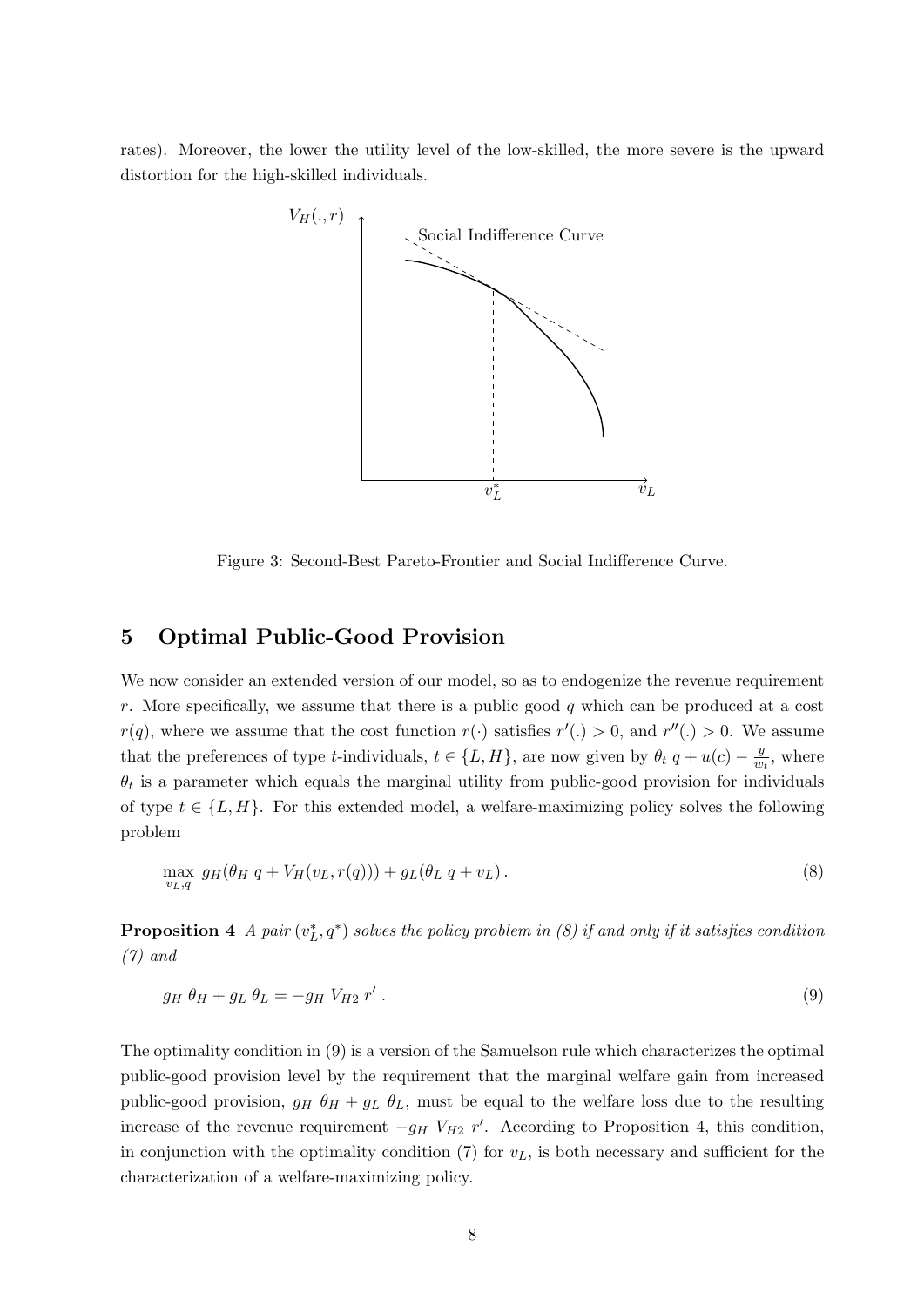Proposition 4 can be used for a comparative statics of optimal public-goods provision with respect to the policy maker's degree of inequity aversion. In the Appendix it is shown that  $V_{H2} = \frac{V_{H1}}{w_L}$  $\frac{V_{H1}}{w_L} - \frac{1}{w_H}$  $\frac{1}{w_H}$ , see Lemma 12. If we use this expression together with condition (7) to substitute for  $V_{H2}$  in (9), we obtain the following formulation of the Samuleson rule,

$$
r' = \frac{g_H \theta_H + g_L \theta_L}{\frac{g_H}{w_H} + \frac{g_L}{w_L}} \,. \tag{10}
$$

This equation states that the marginal cost of public-goods provision is equal to the ratio of the marginal welfare gain from increased public-good provision, and the marginal welfare loss from increased output provision (Note that a marginal increase of  $y_L$  implies a welfare loss of  $\frac{g_L}{w_L}$ , and that a marginal increase of  $y_H$  implies a welfare loss of  $\frac{g_H}{w_H}$ .

If we assume that individuals differ only in their disutility of productive effort and set  $\theta_L$  =  $\theta_H = \overline{\theta}$ , then, upon using that  $g_L + g_H = 1$ , we may rewrite this expression as

$$
r' = \frac{\bar{\theta}}{\frac{1}{w_H} + g_L(\frac{1}{w_L} - \frac{1}{w_H})} \,. \tag{11}
$$

Now, it is easily verified that an increased concern for the well-being of the low-skilled implies a lower lower public-goods provision level. Thus, we find that a policy maker who cares more for the well-being of low-skilled individuals provides less public goods. The reason is that such a policy maker attaches more weight to the low-skilled individuals' larger utility loss from having to provide the funds that are needed to pay for the public good.

## 6 Concluding Remarks

This paper has provided a complete analytical characterization of efficient tax and expenditure policies in a simple Mirrleesian model of optimal income taxation. This made it possible to undertake a rigorous comparative statics analysis of optimal policies with respect to the policy maker's degree of inequity aversion. We find that a larger concern for the well-being of lowskilled individuals goes together with larger direct income transfers from high-skilled to lowskilled individuals and with higher marginal income tax rates. At the same time, however, there is a decreased supply of public goods.

### References

- Bierbrauer, F. (2010). Optimal income taxation and public-goods provision with preference and productivity shocks. Mimeo, Max Planck Institute for Research on Collective Goods.
- Boadway, R. and Keen, M. (1993). Public goods, self-selection and optimal income taxation. International Economic Review, 34:463–478.
- Gahvari, F. (2006). On the marginal costs of public funds and the optimal provision of public goods. Journal of Public Economics, 90:1251–1262.
- Guesnerie, R. (1995). A Contribution to the Pure Theory of Taxation. Cambridge University Press.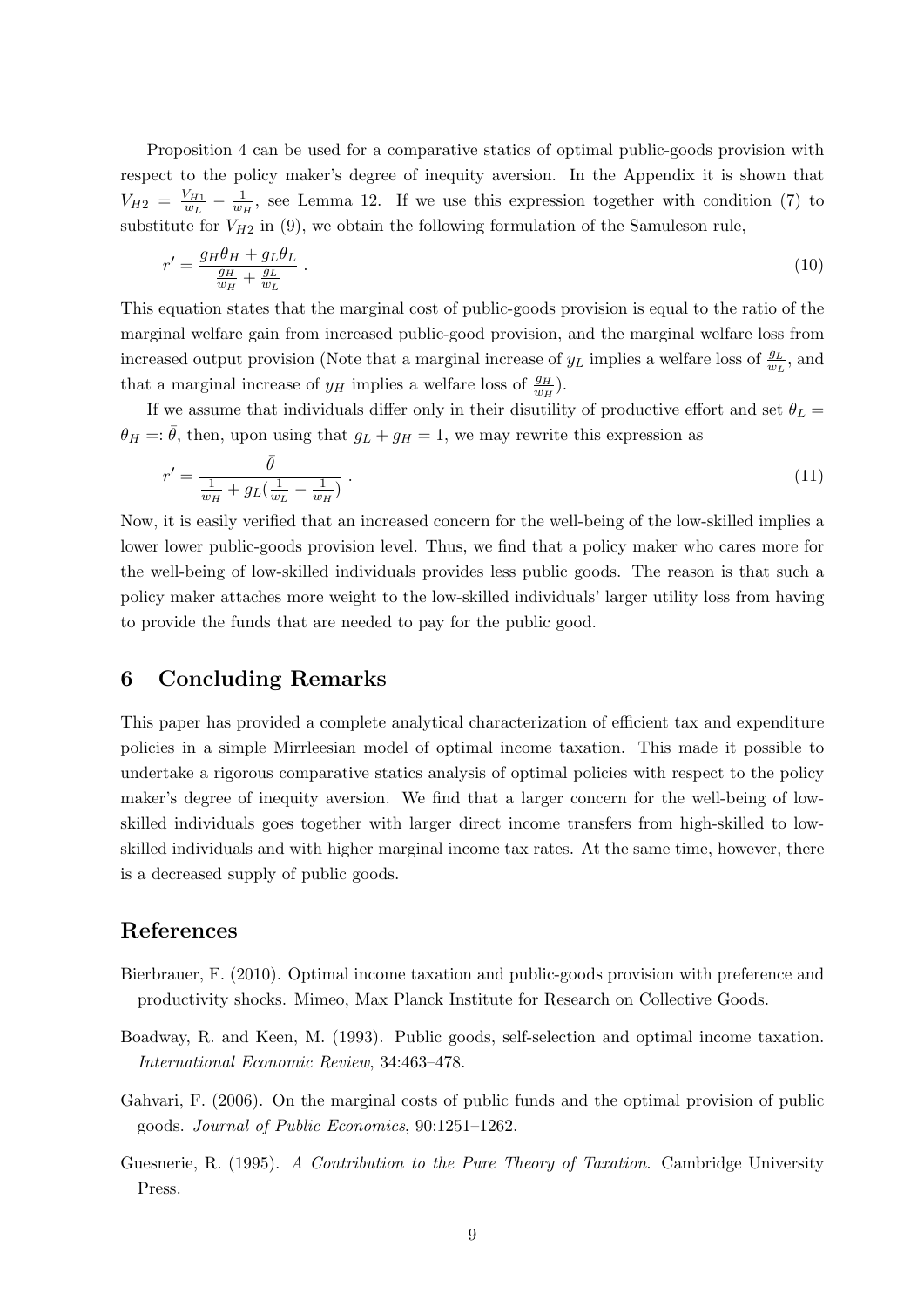- Hellwig, M. (1986). The optimal linear income tax revisited. Journal of Public Economics, 31:163–179.
- Mirrlees, J. (1971). An exploration in the theory of optimum income taxation. Review of Economic Studies, 38:175–208.
- Sandmo, A. (1998). Redistribution and the marginal cost of public funds. Journal of Public Economics, 70:365–382.
- Sheshinski, E. (1972). The optimal linear income-tax. Review of Economic Studies, 39:297–302.
- Stiglitz, J. (1982). Self-selection and Pareto-efficient taxation. Journal of Public Economics, 17:213–240.
- Stiglitz, J. (1987). Pareto-efficient and optimal taxation and the new new welfare economics. In Auerbach, A. and Feldstein, M., editors, *Handbook of Public Economics*. North-Holland, Amsterdam.
- Weymark, J. (1986). A reduced-form optimal nonlinear income tax problem. *Journal of Public* Economics, 30:199–217.
- Weymark, J. (1987). Comparative static properties of optimal nonlinear income taxes. Econometrica, 55:1165–1185.

# Appendix

#### Proof of Proposition 1

Step 1: We show that the Pareto-frontier can be divided into a part in which only the lowskilled individuals' incentive constraint is binding, a part in which no incentive constraint is binding, and a part in which only the high-skilled individuals' incentive constraint is binding.

**Lemma 1** If an allocation is Pareto-efficient, then at most one of the constraints  $(2)$  and  $(3)$ is binding.

Proof Suppose that both incentive constraints are binding. This implies that the given allocation must involve pooling, i.e.,  $y_L = y_H$  and  $c_L = c_H$ . To see this, add the two binding incentive constraints in order to obtain  $y_H = y_L$ . Obviously, incentive compatibility then also requires that  $c_H = c_L$ . To complete the proof, we show that it is possible to Pareto-improve upon an allocation that involves pooling. Consider an allocation with  $y := y_L = y_H$  and  $c := c_L = c_H$ . The budget constraint implies that  $y = c + r$ . This pooling allocation is Pareto-dominated by the "laissez-faire" allocation which gives to each type of household the bundle that solves  $\max_{c_i,y_i} u(c_i) - \frac{y_i}{w_i}$  $\frac{y_i}{w_i}$  s.t.  $y_i = c_i + r$ . By a standard revealed preferences argument, the laissezfaire allocation is incentive-compatible and makes no individual worse off in comparison to the initial pooling allocation. Moreover, it is easy to verify that the laissez-faire allocation satisfies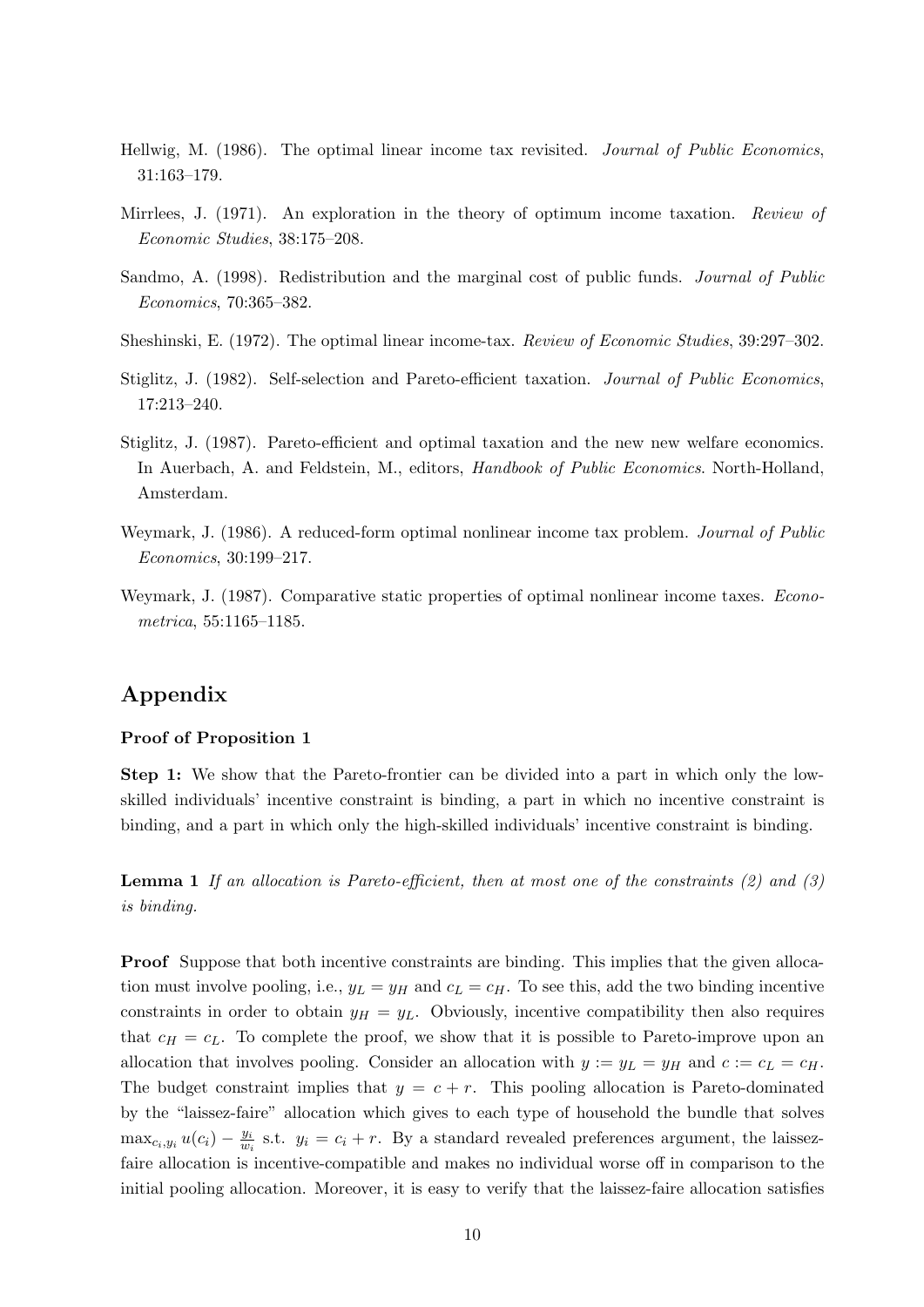$y_L < y_H$  and  $c_L < c_H$ . Hence the high-skilled or the low-skilled choose a consumption-output combination that differs from the initial bundle  $(c, y)$  and are thereby made strictly better off. Finally, note that the laissez-faire allocation is feasible.  $\Box$ 

Lemma 2 There are Pareto-efficient allocations so that neither the high-skilled individuals' incentive constraint  $(2)$  nor the low-skilled individuals' incentive constraint  $(3)$  is binding.

**Proof** It follows from the first fundamental theorem of welfare economics that the laissez-faire allocation, defined formally in the proof of Lemma 1, is, in a first-best sense, Pareto-efficient. Since the laissez-faire allocation is such that the high-skilled individuals' incentive constraint (2) and the low-skilled individuals' incentive constraint (3) are satisfied, it is also second-best Paretoefficient. The Lemma now follows from the observation that, at the laissez-faire allocation, both incentive constraints hold as strict inequalities.

Lemma 3 There are Pareto-efficient allocations so that the high-skilled individuals' incentive constraint (2) is binding and there are Pareto-efficient allocations so that the low-skilled individuals' incentive constraint (3) is binding.

Proof The arguments in the proofs of Lemmas 1 and 2 imply that the laissez-faire allocation is Pareto-efficient and is such that both incentive constraints are slack. This implies that there is a neighborhood  $V_l^{lf}$  $L^{l}$  of the laissez-faire allocation so that  $v_L \in V_L^{l}$  $\mu_L^{ij}$  implies that

$$
V_H(v_L, r) := \max u(c_H) - \frac{y_H}{w_H} \text{ s.t. } u(c_L) - \frac{y_L}{w_L} = v_L, f_H y_H + f_L y_L = r + f_H c_H + f_L c_L.
$$
 (12)

The solution to this optimization problem can be conveniently characterized using a Lagrangean approach. This yields the following results: the consumption levels  $c_L(v_L, r)$  and  $c_H(v_L, r)$  satisfy the following first order conditions,

$$
u'(c_H(v_L, r)) = \frac{1}{w_H} \quad \text{and} \quad u'(c_L(v_L, r)) = \frac{1}{w_L} \,. \tag{13}
$$

The low-skilled individuals output requirement then follows from

$$
u(c_L(v_L, r)) - \frac{y_L(v_L, r)}{w_L} = v_L.
$$
\n(14)

Given that  $c_L(v_L, r)$ ,  $c_H(v_L, r)$  and  $y_L(v_L, r)$  are determined by (13) and (14), the high-skilled individuals' output requirement follows from

$$
f_H y_H(v_L, r) + f_L y_L(v_L, r) = r + f_H c_H(v_L, r) + f_L c_L(v_L, r)
$$
\n(15)

Equations (13)-(15) can be used to undertake a comparative statics exercise of the allocation

$$
a(v_L, r) = (c_L(v_L, r), y_L(v_L, r), c_H(v_l, r), y_H(v_L, r))
$$
.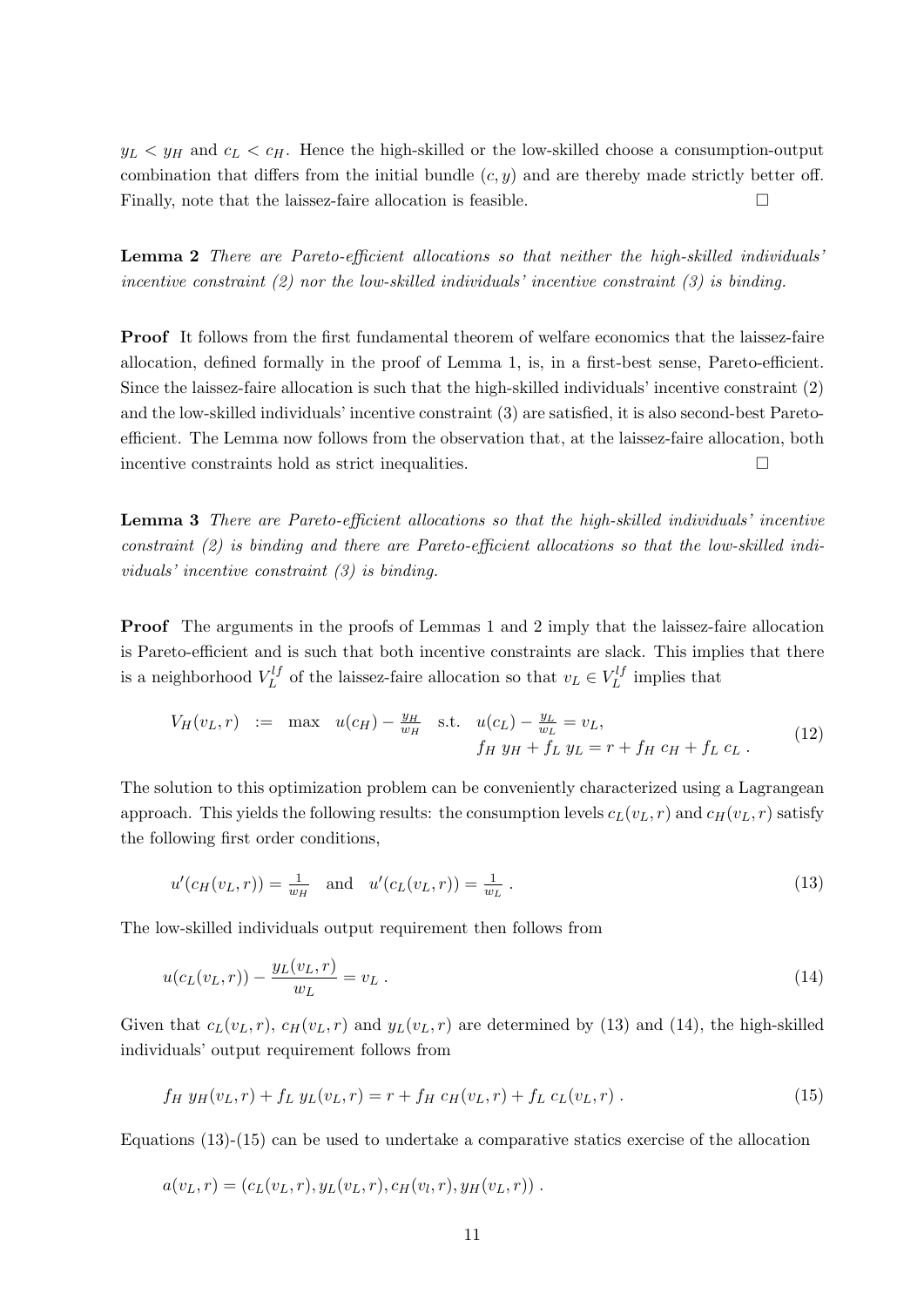with respect to  $v<sub>L</sub>$ . This yields the following observations:

$$
c_{L1} = c_{H1} = 0, \quad y_{L1} = -w_L < 0, \quad y_{H1} = \frac{f_L}{f_H} w_L > 0 \tag{16}
$$

Consequently, if we start from an allocation with  $v_L \in V_L^{l_f}$  $L^{ij}$ , which has slack in both incentive constraints, a marginal change of  $v<sub>L</sub>$  has the following consequences: (i) For the low-skilled individuals, we have that

$$
\frac{d}{dv_L} \left[ \left( u(c_L(v_L, r)) - \frac{y_L(v_L, r)}{w_L} \right) - \left( u(c_H(v_L, r)) - \frac{y_H(v_L, r)}{w_L} \right) \right] = 1 + \frac{f_L}{f_H} > 0.
$$

This implies that, if starting from  $v_L \in V_L^{l}$  $L^{U}$ , we decrease  $v_L$ , this reduces the slack in the low-skilled individuals' incentive constraint in a linear way. Hence, we eventually reach an allocation where the low-skilled individuals' incentive constraint is binding. This proves the second statement in Lemma 3.

(ii) For the high-skilled individuals, we have that

$$
\frac{d}{dv_L}\left[\left(u(c_H(v_L,r))-\frac{y_H(v_L,r)}{w_H}\right)-\left(u(c_L(v_L,r))-\frac{y_L(v_L,r)}{w_H}\right)\right]=-\frac{w_L}{w_H}\left(1+\frac{f_L}{f_H}\right)<0.
$$

 $\Box$ 

Hence, if starting from  $v_L \in V_L^{lj}$  $L^{U}$ , we increase  $v_L$ , this reduces the slack in the high-skilled individuals' incentive constraint in a linear way. Hence, we eventually reach an allocation where the high-skilled individuals' incentive constraint is binding. This proves the first statement in Lemma 3.

Step 2: We characterize the Pareto-frontier in the region where the high-skilled individuals' incentive constraint (2) is binding.

**Lemma 4** A solution  $a(v_L, r) = (c_L(v_L, r), y_L(v_L, r), c_H(v_L, r), y_H(v_L, r))$  of Problem (5) which is such that the constraint  $(2)$  is binding can be characterized by the following system of equations. The consumption-level of the high-skilled individuals satisfies

$$
u'(c_H(v_L, r)) = \frac{1}{w_H} \tag{17}
$$

Given  $c_H(v_L, r)$ ,  $c_L(v_L, r)$  is implicitly characterized by the equation

$$
f_H \frac{w_H}{w_L} u(c_H(v_L, r)) + \left(1 - f_H \frac{w_H}{w_L}\right) u(c_L(v_L, r)) - \frac{r + f_H c_H(v_L, r) + f_L c_L(v_L, r)}{w_L} = v_L \tag{18}
$$

Given  $c_L(v_L, r)$  and  $c_H(v_L, r)$  the output requirements  $y_L(v_L, r)$  and  $y_H(v_L, r)$  are determined, respectively, as

$$
y_L(v_L, r) = r + f_H c_H(v_L, r) + f_L c_L(v_L, r) - f_H w_H(u(c_H(v_L, r)) - u(c_L(v_L, r))) , \qquad (19)
$$

and

$$
y_H(v_L, r) = r + f_H c_H(v_L, r) + f_L c_L(v_L, r) + f_L w_H(u(c_H(v_L, r)) - u(c_L(v_L, r)))
$$
\n(20)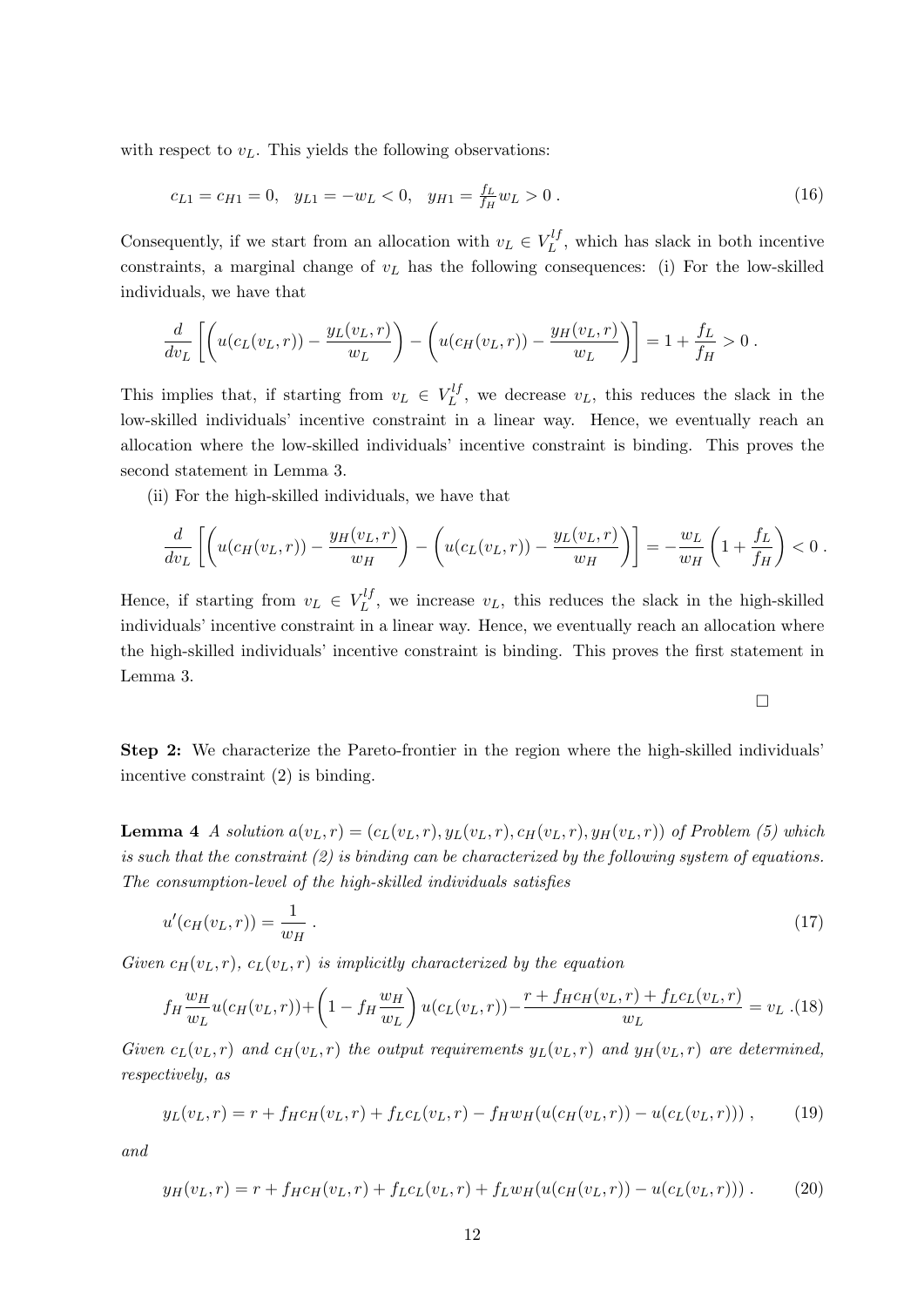Finally, the slope of the Pareto-frontier satisfies

$$
V_{H1}(v_L, r) = -\frac{f_L w_L (u'(c_L(v_L, r)) - \frac{1}{w_H})}{f_L - (w_L - f_H w_H) u'(c_L(v_L, r))}.
$$
\n(21)

Proof We can use the fact that the constraint (2) is binding, and the resource constraint (1) to solve for  $y_L(v_L, r)$  and  $y_H(v_L, r)$ , respectively, as functions of  $c_L(v_L, r)$  and  $c_H(v_L, r)$ . This yields equations (19) and (20). We write the utility level of high-skilled and low-skilled individuals, respectively, as functions  $c<sub>L</sub>$  and  $c<sub>H</sub>$ . This yields the indirect utility functions

$$
U_H(c_L, c_H) := u(c_H) - \frac{y_H}{w_H} = f_H u(c_H) + f_L u(c_L) - \frac{r + f_H c_H + f_L c_L}{w_H}
$$

and

$$
U_L(c_L, c_H) := u(c_L) - \frac{y_L}{w_L} = f_H \frac{w_H}{w_L} u(c_H) + \left(1 - f_H \frac{w_H}{w_L}\right) u(c_L) - \frac{r + f_H c_H + f_L c_L}{w_L}.
$$

The Pareto-problem can now be stated as follows: choose  $(c_L, c_H)$  in order to maximize  $U_H(c_L, c_H)$ subject to the constraint that  $U_L(c_L, c_H) = v_L$ . Note that this constraint is equivalent to equation (18) in Lemma 4. Using a Lagrangean approach, the solution  $(c<sub>L</sub><sup>*</sup>(v<sub>L</sub>), c<sub>H</sub><sup>*</sup>(v<sub>L</sub>)$  to this problem can be characterized by the first-order conditions with respect to  $c_H$  and  $c_L$ . These first order conditions can, respectively, be written as

$$
u'(c_H) = \frac{1}{w_H} ,
$$

which proves equation (17) in Lemma 4, and

$$
\gamma = \frac{f_L w_L (u'(c_L) - \frac{1}{w_H})}{f_L - (w_L - f_H w_H) u'(c_L)},
$$

where the Lagrange-multiplier  $\gamma$  is defined in such a way that

$$
\gamma = -\frac{d}{dv_L} U_H(c_L^*(v_L), c_H^*(v_L)),
$$

which proves  $(21)$  in Lemma 4.

**Lemma 5** Let  $V_L^H$  be defined by the property that  $v_L \in V_L^H$  if and only if the solution  $a(v_L, r)$  $(c_L(v_L, r), y_L(v_L, r), c_H(v_L, r), y_H(v_L, r))$  of Problem (5) is such that the high-skilled individuals' incentive constraint (2) is binding. For  $v_L \in V_L^H$ , we have that

$$
c_{L1} < 0, \, c_{H1} = 0 \quad \text{and} \quad V_{H11} < 0 \,. \tag{22}
$$

**Proof** It follows immediately from equation (17) that  $c_{H1} = 0$ . We now seek to show that  $c_{L1} < 0$ . Observe first that  $c_L(v_L, r) < c_H(v_L, r)$ . To see this, note that equations (19) and (20) imply that  $y_H(v_L, r) > y_L(v_L, r)$ . Since the high-skilled individuals' incentive constraint is binding,  $u(c_H) - \frac{y_H}{w_H}$  $\frac{y_H}{w_H} = u(c_L) - \frac{y_L}{w_H}$  $\frac{y_L}{w_H}$ , we must have  $c_L(v_L, r) < c_H(v_L, r)$ . Since  $u'(c_H) = \frac{1}{w_H}$ , by

,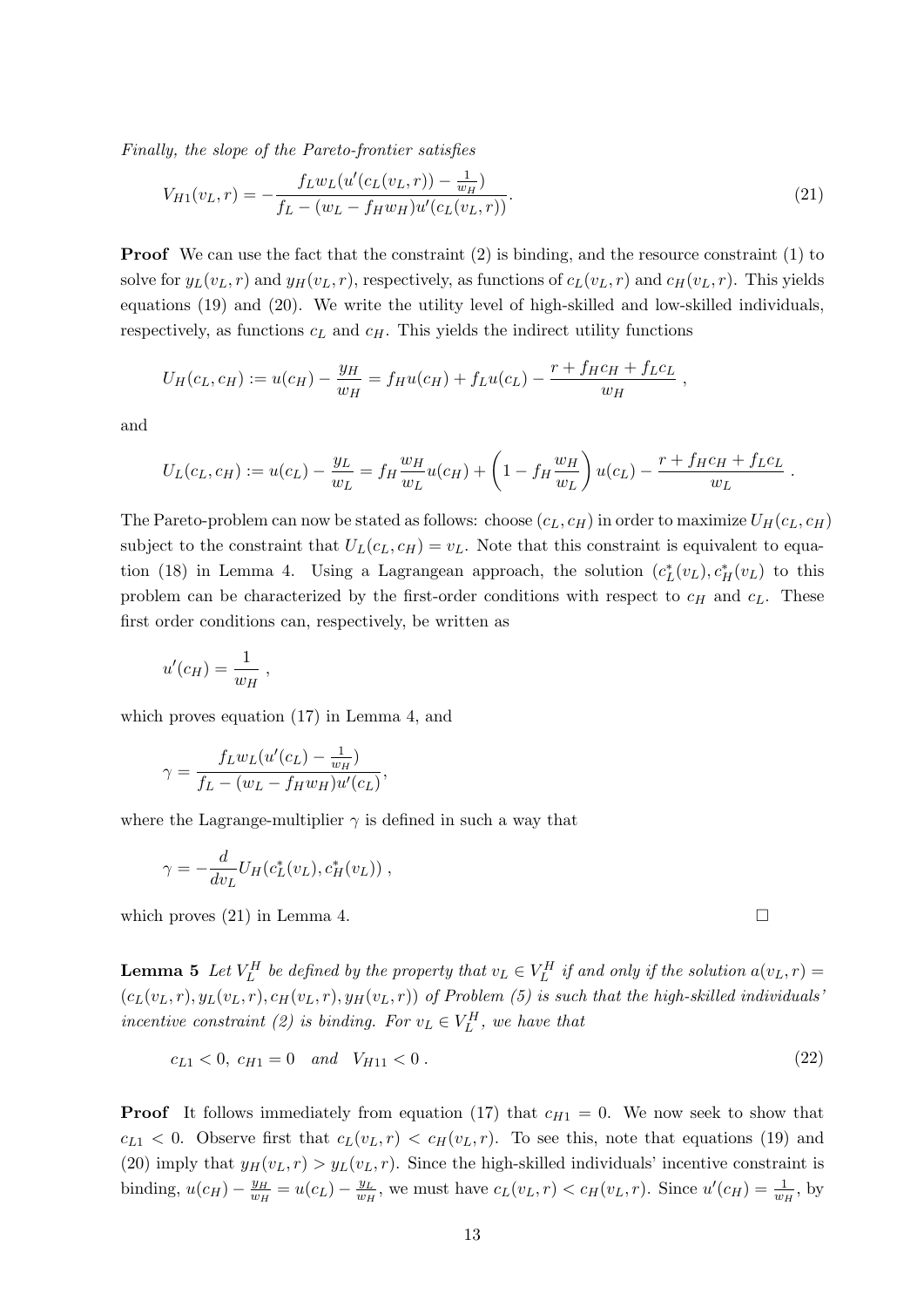(17) this implies in particular that  $u'(c<sub>L</sub>) > \frac{1}{w}$  $\frac{1}{w_H}$ . Hence, the numerator of the fraction on the left-hand side of (21) is positive. Along the Pareto-frontier it must be that  $V_{H1} < 0$ , so that the denominator of this fraction is also positive, i.e.,

$$
f_L - (w_L - f_H w_H)u'(c_L(v_L, r)) > 0.
$$
\n(23)

Using that  $c_{H1} = 0$ , we can use equation (18) to obtain

$$
c_{L1} = -\frac{w_L}{f_L - (w_L - f_H w_H) u'(c_L)} < 0. \tag{24}
$$

Finally, (21) can be used to obtain

$$
V_{H11} = -\frac{f_L w_L (1 + f_H w_H u'(c_L)) u''(c_L) c_{L1}}{(f_L - (w_L - f_H w_H) u'(c_L))^2} < 0.
$$
\n(25)

 $\Box$ 

**Lemma 6** The set  $V_L^H$  has a maximal element, denoted by  $\overline{v}_L$ . Moreover,  $\lim_{v_L \to \overline{v}_L} |V_{H1}| = \infty$ .

**Proof** The maximal element of  $V_L^H$  is given as

$$
\overline{v}_L = \max_{c_L, c_H} U_L(c_L, c_H) ,
$$

where  $U_L$  is the indirect utility function defined in the proof of Lemma 4. The first-order conditions of this problem are both necessary and sufficient since the function  $U_L$  can be shown to be negative-definite under our assumption that  $1 \geq f_H \frac{w_H}{w_H}$  $\frac{w_H}{w_L}$ . The following first-order condition characterizes  $c_L(\overline{v}_L, r)$ ,

$$
f_L - (w_L - f_H w_H) u'(c_L(\overline{v}_L, r)) = 0.
$$

Since  $c_{L1} < 0$ , we have that  $f_L - (w_L - f_H w_H) u'(c_L(v_L, r))$  converges from above to 0, as  $v_L$ converges to  $\overline{v}_L$ . This observation in conjunction with equation (22) in Lemma 4 implies that  $\lim_{v_L \to \bar{v}_L} |V_{H1}| = \infty.$ 

**Lemma 7** The set  $V_L^H$  has a minimal element, denoted by  $v_L^2$ . Moreover,  $\lim_{v_L \to v_L^2} |V_{H1}| =$  $f_L w_L$  $\frac{f_L w_L}{f_H w_H}$  .

**Proof** We have shown in the proof of Lemma 3, that if we start from an allocation so that no incentive constraint is binding and increase  $v<sub>L</sub>$  we eventually reach the region where the highskilled individuals' incentive constraint is binding. The utility level  $v<sub>L</sub><sup>2</sup>$  marks the boundary of these two regions. The corresponding allocation is characterized by the equations  $u'(c_H(v_L^2, r)) =$ 1  $\frac{1}{w_H}$ ,  $u'(c_L(v_L^2, r)) = \frac{1}{w_L}$  as well as by (19) and (20). Plugging  $u'(c_L(v_L^2, r)) = \frac{1}{w_L}$  into (21) yields,  $|V_{H1}| = \frac{f_L w_L}{f_H w_H}$  $f_H w_H$ .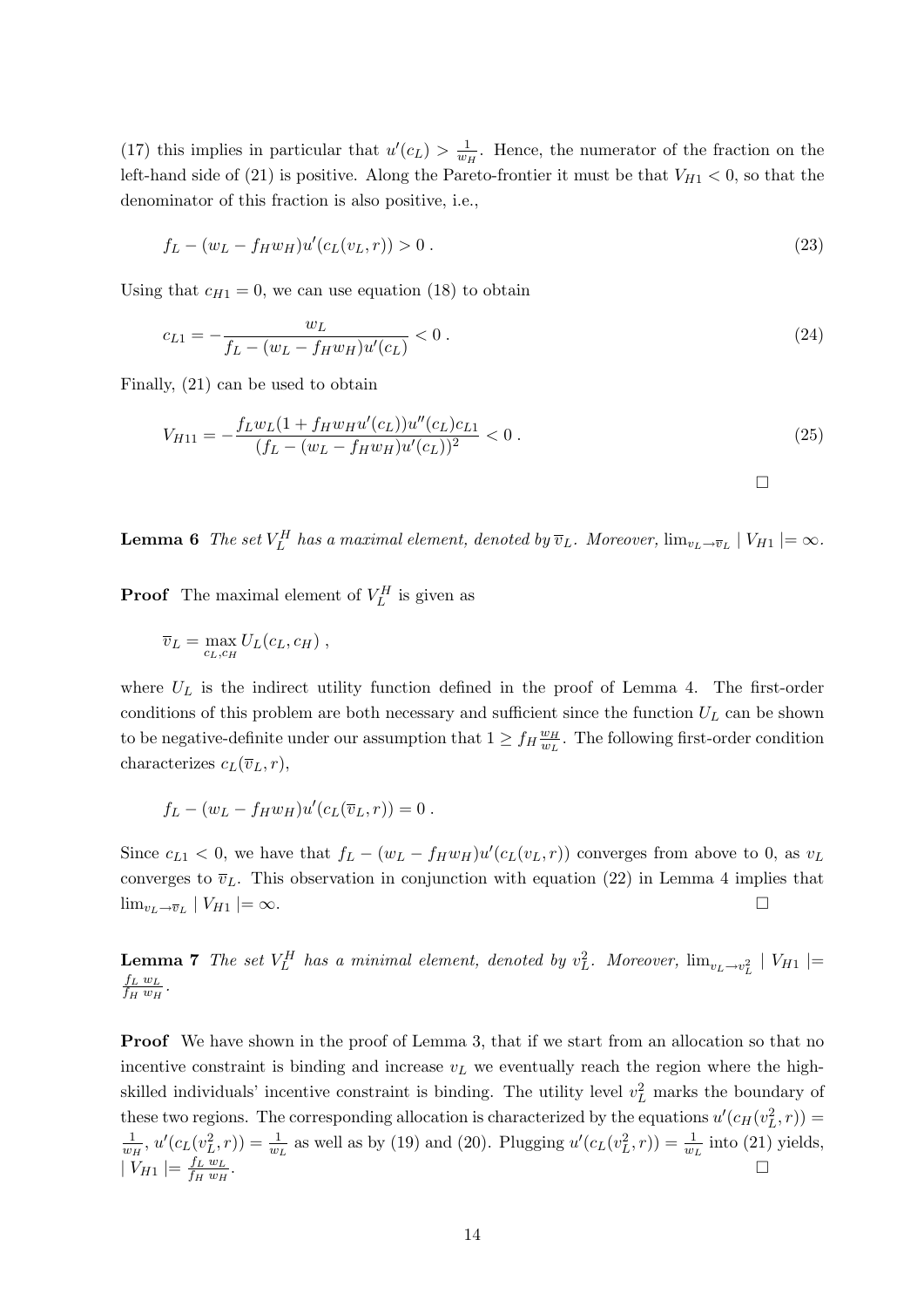Step 3: We characterize the Pareto-frontier in the region where no incentive constraint is binding. The characterization of a Pareto-efficient in this region is given in the proof of Lemma 3. In particular, using this characterization we obtain:

$$
V_{H1} = \frac{\partial}{\partial v_L} \left[ u(c_H(v_L, r)) - \frac{y_H(v_L, r)}{w_H} \right] = -\frac{f_L w_L}{f_H w_H}.
$$

Step 4: We characterize the Pareto-frontier in the region where the low-skilled individuals' incentive constraint (3) is binding. This follows from similar arguments as in Step 2. We therefore only state the analog versions of Lemmas 4-7, without giving a formal proof.

**Lemma 8** A solution  $a(v_L, r) = (c_L(v_L, r), y_L(v_L, r), c_H(v_L, r), y_H(v_L, r))$  of Problem (5) which is such that the constraint (3) is binding can be characterized by the following system of equations. The consumption-level of the low-skilled individuals satisfies

$$
u'(c_L(v_L, r)) = \frac{1}{w_L} \tag{26}
$$

Given  $c_L(v_L, r)$ ,  $c_H(v_L, r)$  is implicitly characterized by

$$
f_L u(c_L(v_L, r)) + f_H u(c_H(v_L, r)) - \frac{r + f_H c_H(v_L, r) + f_L c_L(v_L, r)}{w_L} = v_L.
$$
\n(27)

Given  $c_L(v_L, r)$  and  $c_H(v_L, r)$  the output requirements  $y_L(v_L, r)$  and  $y_H(v_L, r)$  are determined, respectively, as

$$
y_L(v_L, r) = r + f_H c_H(v_L, r) + f_L c_L(v_L, r) - f_H w_L (u(c_H(v_L, r)) - u(c_L(v_L, r))) , \qquad (28)
$$

and

$$
y_H(v_L, r) = r + f_H c_H(v_L, r) + f_L c_L(v_L, r) + f_L w_L (u(c_H(v_L, r)) - u(c_L(v_L, r))) \,. \tag{29}
$$

Finally, the slope of the Pareto-frontier satisfies

$$
V_{H1}(v_L, r) = -\frac{(1 - f_L \frac{w_L}{w_H})u'(c_H(v_L, r)) - \frac{f_H}{w_H}}{f_H(\frac{1}{w_L} - u'(c_H(v_L, r)))}.
$$
\n(30)

**Lemma 9** Let  $V_H^H$  be defined by the property that  $v_L \in V_H^H$  if and only if the solution  $a(v_L, r) =$  $(c_L(v_L, r), y_L(v_L, r), c_H(v_L, r), y_H(v_L, r))$  of Problem (5) is such that the low-skilled individuals' incentive constraint (3) is binding. For  $v_L \in V_H^H$  we have that,

$$
c_{L1} = 0, \ c_{H1} < 0 \quad \text{and} \quad V_{H11} < 0 \,. \tag{31}
$$

**Lemma 10** The set  $V_H^H$  has a minimal element, denoted by  $\underline{v}_L$ . Moreover,  $\lim_{v_L\to v_L} |V_{H1}| = 0$ .

**Lemma 11** The set  $V_H^H$  has a maximal element, denoted by  $v_L^1$ . Moreover,  $\lim_{v_L \to v_L^1} |V_{H1}| =$  $f_L w_L$  $\frac{f_L w_L}{f_H w_H}$  .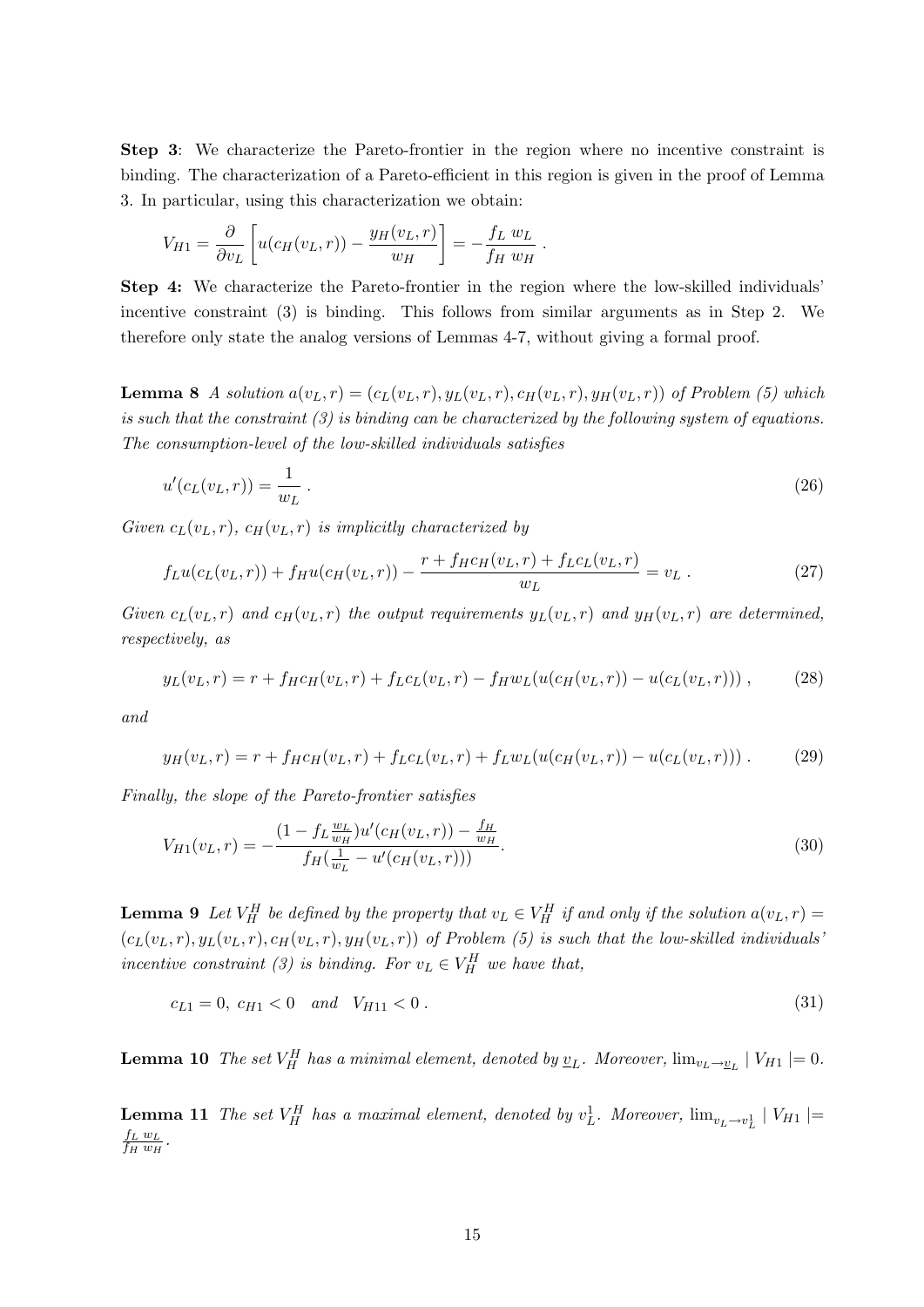#### Proof of Proposition 2

(a): It follows from the definition of marginal tax rates, equation (26) in Lemma 8, and the fact that  $c_{L1} = 0$  in Lemma 9 that  $\tau_L = \tau_{L1} = 0$ . The facts that  $c_{H1} < 0$  in Lemma 9, and that  $u'(c_H(v_L^1, r)) = \frac{1}{w_H}$ , imply that  $\tau_H < 0$ , for all  $v_L \in [\underline{v}_L, v_L^1]$ . Moreover,  $c_{H_1} < 0$  also implies that  $\tau_{H1} > 0$ .

(b): This follows immediately from the definition of marginal tax rates and the observation, in the proof of Lemma 3, that  $u'(c_H(v_L, r)) = \frac{1}{w_H}$  and that  $u'(c_L(v_L, r)) = \frac{1}{w_L}$ , whenever  $v_L$  is such that no incentive constraint is binding.

 $(c)$ : It follows from the definition of marginal tax rates, equation (17) in Lemma 4, and the fact that  $c_{H1} = 0$  in Lemma 5 that  $\tau_H = \tau_{H1} = 0$ . The facts that  $c_{L1} < 0$  in Lemma 5, and that  $u'(c_L(v_L^2, r)) = \frac{1}{w_L}$ , see the arguments in the proof of Lemma 7, imply that  $\tau_L > 0$ , for all  $v_L \in ]v_L^2, \overline{v}_L]$ . Moreover,  $c_{L1} < 0$  also implies that  $\tau_{L1} > 0$ .

#### Proof of Proposition 3

We prove our claim for the maximal utility level of the low-skilled  $\overline{v}_L$  and the minimal utility level of the high-skilled  $\underline{V}_H$ . The proof for  $\underline{v}_L$  and  $\overline{V}_H$  follows from a symmetric argument.

In the proof of Proposition 1 we have shown that  $c_L(\overline{v}_L(r), r)$  and  $c_H(\overline{v}_L(r), r)$  do not depend on r: Recall that  $c_H(\overline{v}_L(r), r)$  satisfies  $u'(c_H(\overline{v}_L(r), r) = \frac{1}{w_H}$ , as shown in Lemma 4, and that  $c_L(\overline{v}_L(r), r)$  satisfies  $f_L - (w_L - f_H w_H)u'(c_L(\overline{v}_L(r), r)) = 0$  as shown in the proof of Lemma 6. Hence,

$$
\frac{d}{dr}c_L(\overline{v}_L(r),r) = \frac{d}{dr}c_H(\overline{v}_L(r),r) = 0.
$$
\n(32)

To establish that  $\overline{v}_L$  and  $\underline{V}_H$  are decreasing functions of r it therefore suffices to show that  $y_L(\overline{v}_L(r), r)$  and  $y_H(\overline{v}_L(r), r)$  are both increasing functions of r. Using using equations (19) and (20), see Lemma 4, and equation (32) we obtain:

$$
\frac{d}{dr}y_L(\overline{v}_L(r),r) = \frac{d}{dr}y_H(\overline{v}_L(r),r) = 1.
$$
\n(33)

#### Proof of Proposition 4

We seek to show that the first order conditions (7) and (9) are sufficient for an optimal choice of  $v<sub>L</sub>$  and q. To this end, we show that the Hessian of the function

$$
W(vL, q) = gH(\thetaH q + VH(vL, r(q))) + gL(\thetaL q + vL),
$$

which we henceforth denote by

$$
H = \left(\begin{array}{cc} g_H V_{H11} & g_H V_{H21} r' \\ g_H V_{H21} r' & g_H (V_{H22} (r')^2 + V_{H2} r'') \end{array}\right)
$$

is negative-definite. The following Lemma will prove useful for this purpose.